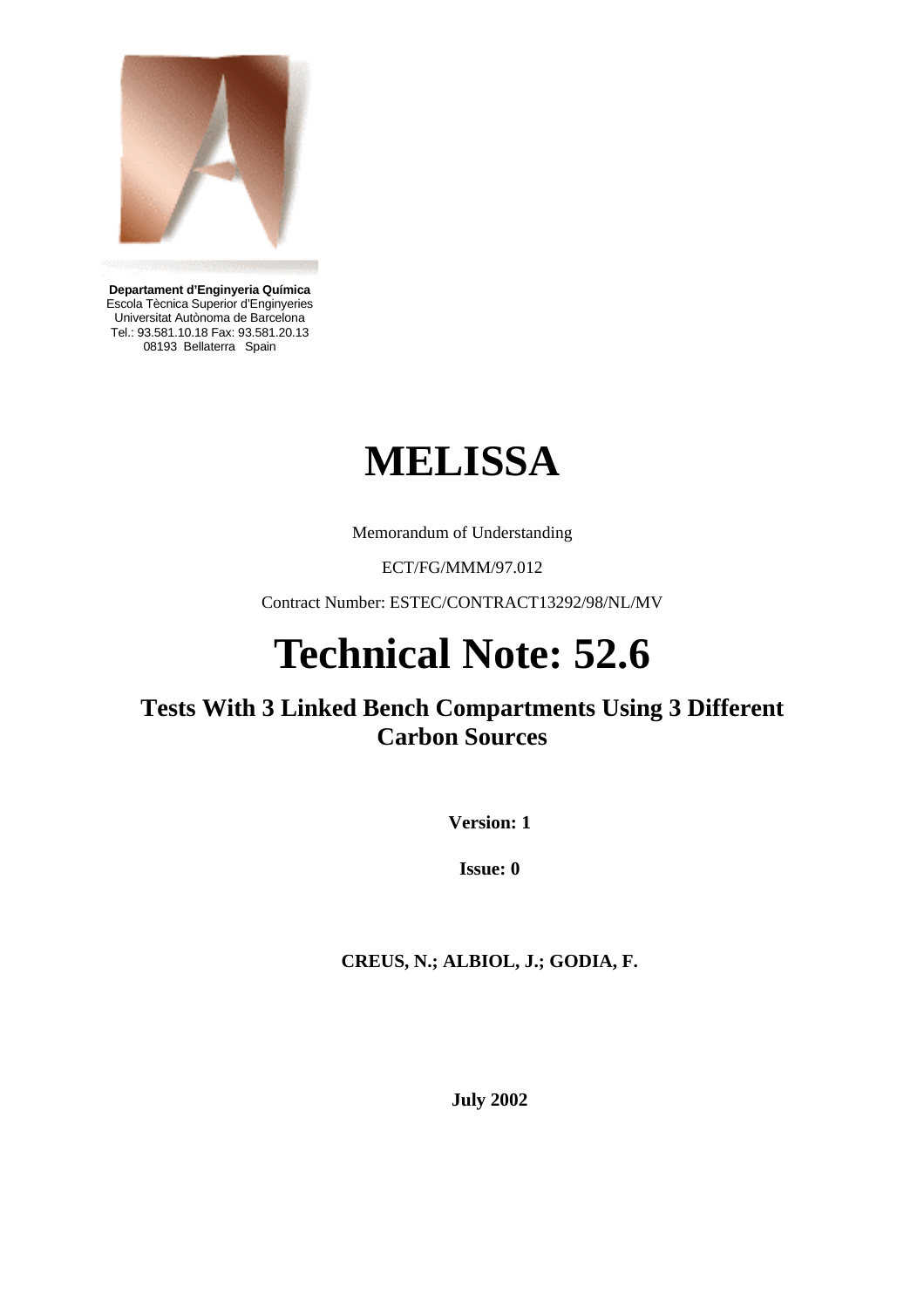# **Document Change Log**

| Version      | Issue | Date     | <b>Observations</b>        |
|--------------|-------|----------|----------------------------|
| <b>Draft</b> |       | 18/09/01 | <b>Preliminary Version</b> |
|              |       | 15/07/02 | <b>Final Version</b>       |
|              |       |          |                            |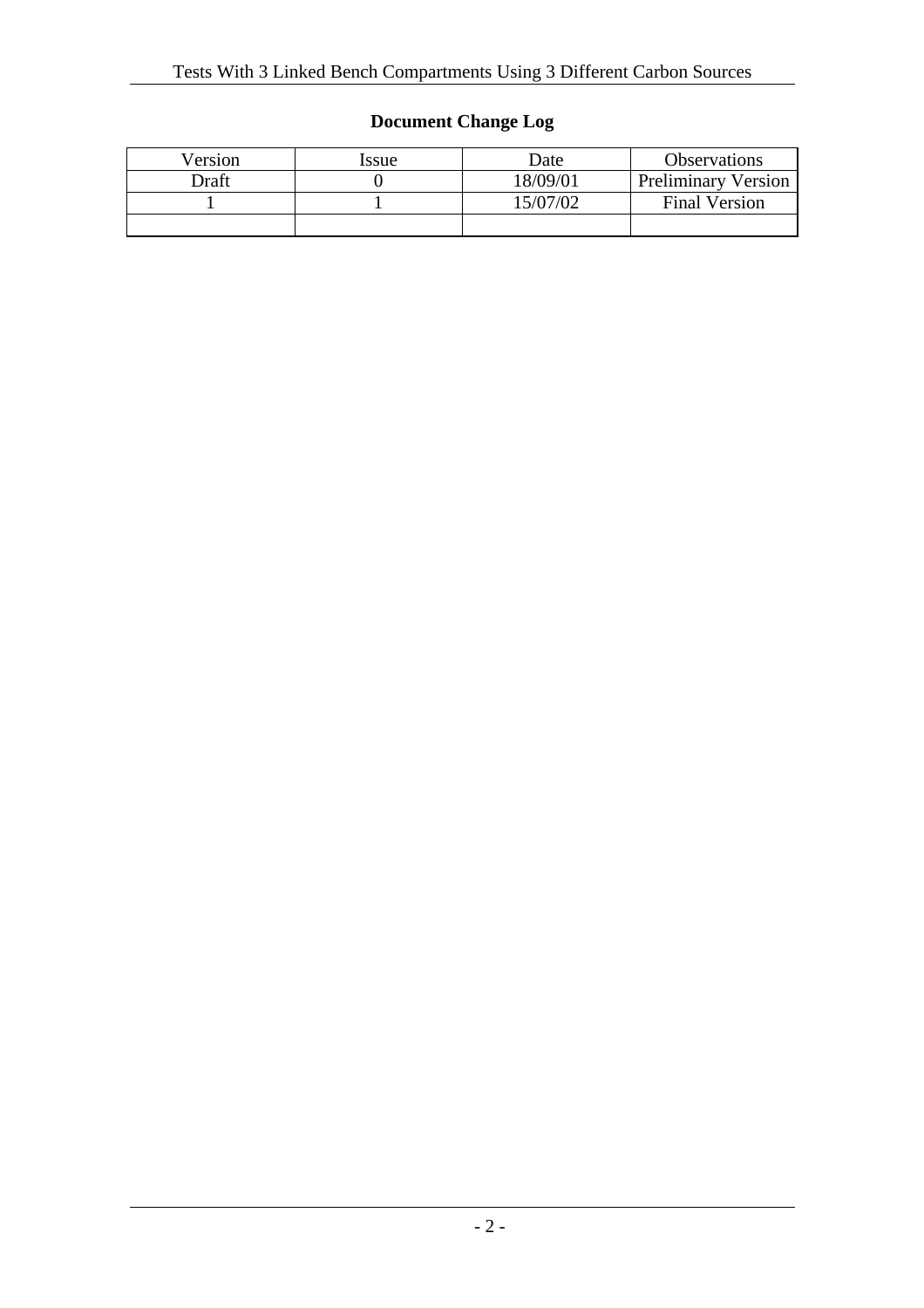# **Table of Contents**

| $\mathbf{1}$   |         |                                                                          |
|----------------|---------|--------------------------------------------------------------------------|
| $\overline{2}$ |         |                                                                          |
|                | 2.1     |                                                                          |
|                | 2.1.1   |                                                                          |
|                | 2.1.2   |                                                                          |
|                | 2.1.3   |                                                                          |
|                | 2.1.4   |                                                                          |
|                | 2.1.5   |                                                                          |
|                | 2.2     |                                                                          |
|                | 2.2.1   |                                                                          |
|                | 2.2.2   |                                                                          |
|                | 2.2.2.1 |                                                                          |
|                | 2.2.2.2 |                                                                          |
|                | 2.2.3   |                                                                          |
|                | 2.2.3.1 |                                                                          |
|                | 2.2.3.2 |                                                                          |
|                | 2.2.3.3 |                                                                          |
|                | 2.2.3.4 |                                                                          |
|                | 2.2.3.5 |                                                                          |
| 3              |         |                                                                          |
|                | 3.1     | Evaluation of the behavior of compartment II when its carbon source is a |
|                |         |                                                                          |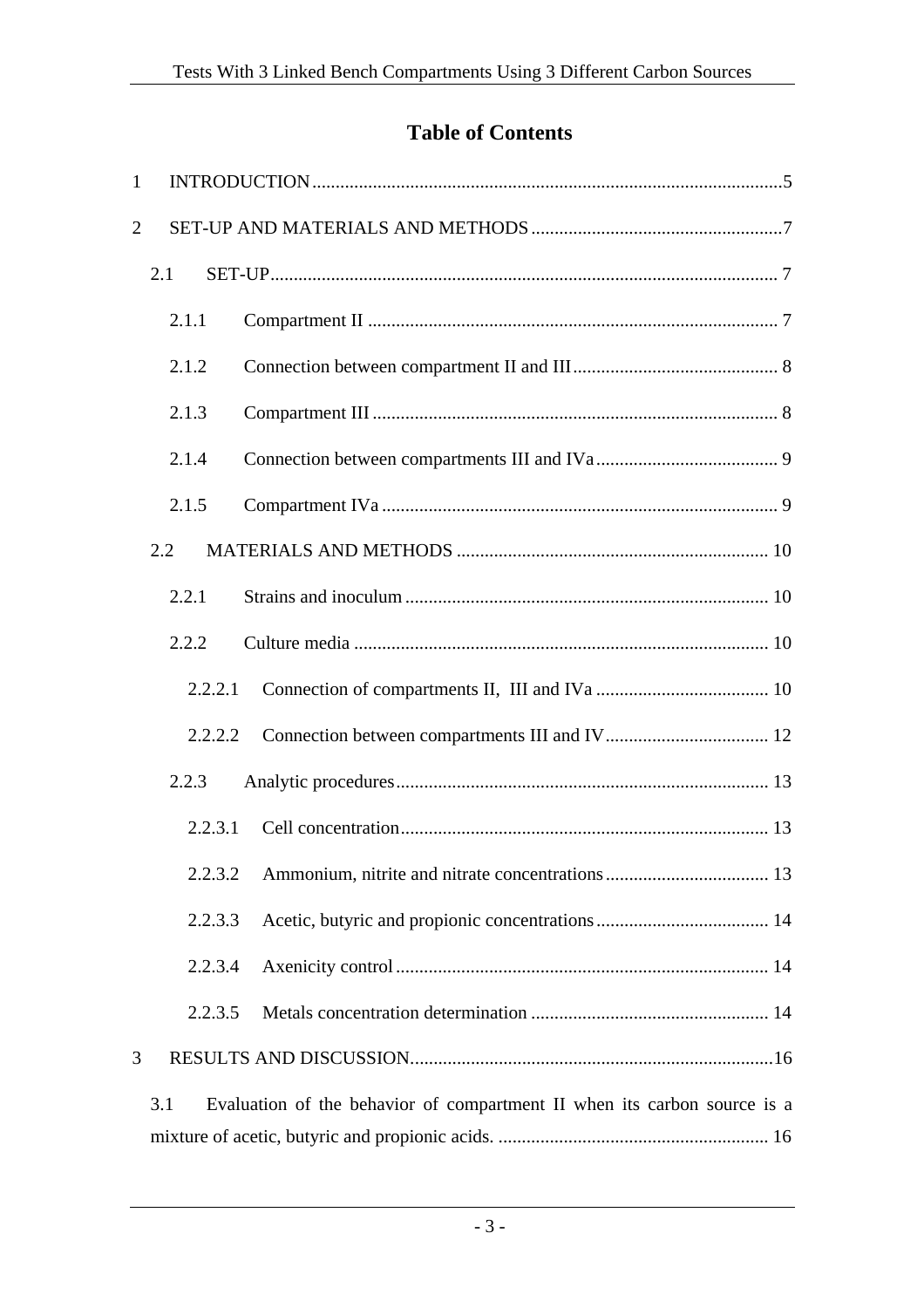|                | 3.2 | Evaluation of the behavior of the connection when its carbon source is a  |
|----------------|-----|---------------------------------------------------------------------------|
|                |     |                                                                           |
|                | 3.3 |                                                                           |
|                | 3.4 |                                                                           |
|                | 3.5 | Storage of biomass samples in order to perform genetic stability tests 28 |
|                | 3.6 |                                                                           |
| $\overline{4}$ |     |                                                                           |
| 5              |     |                                                                           |
| 6              |     | APPENDIX I. - LIGHT CALIBRATION OF COMPARTMENT II 34                      |
| $7^{\circ}$    |     | APPENDIX II. - LIGHT CALIBRATION OF COMPARTMENT IV 36                     |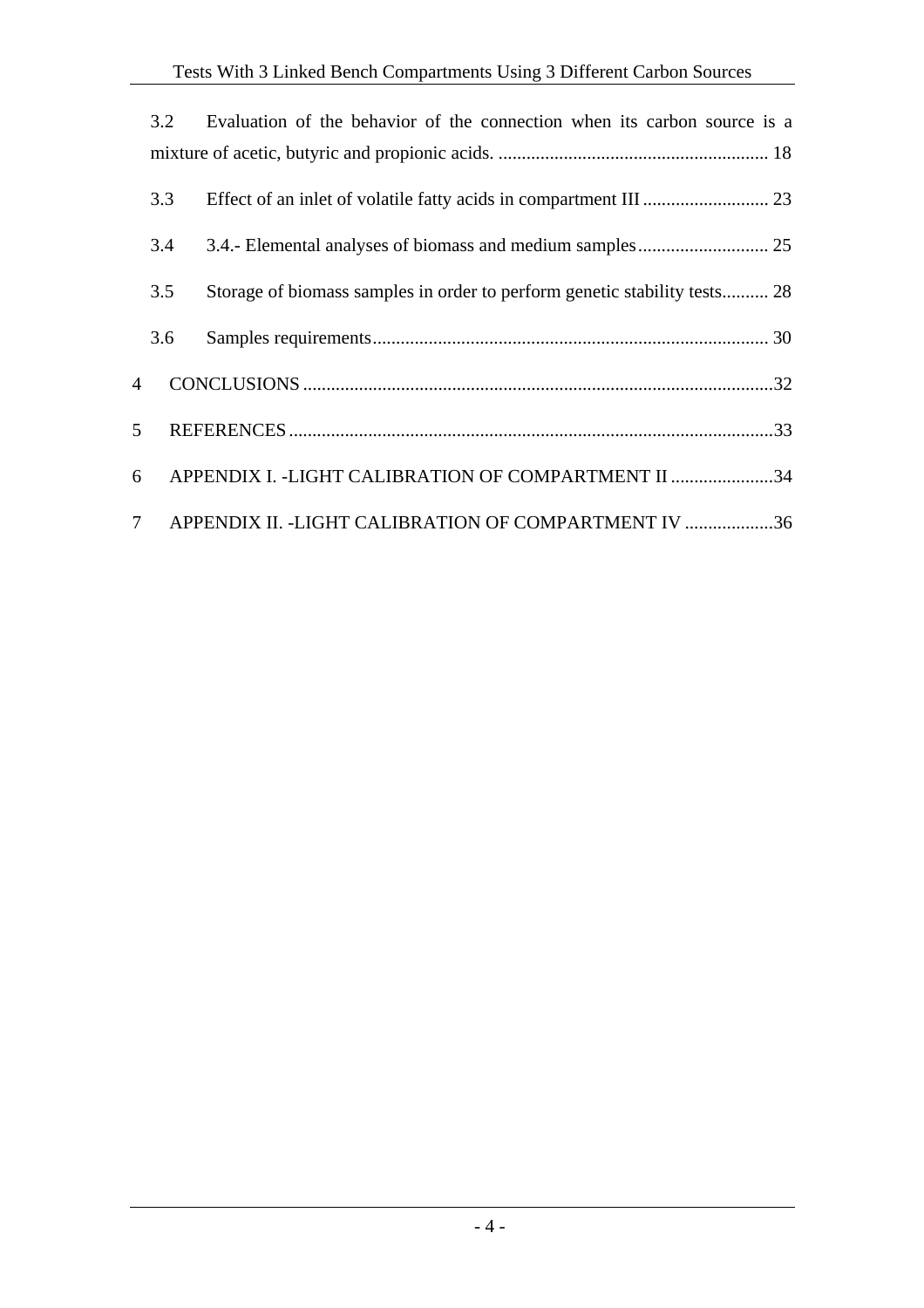#### **1 INTRODUCTION**

The MELISSA project (Microbiological Ecological Life Support System Alternative) of the European Space Agency (ESA) is a tool for the development of a biological life support system to be used during Manned Space Missions. In order to achieve this purpose the project proposes the connection between five compartments, four of which contain microbial organisms and one higher plants.

The liquefying compartment, or compartment I, is responsible for the biodegradation of human faecal material and other wastes generated by the crew. The volatile acids, ammonium, gases and soluble components produced during the fermentation are fed into the second compartment.

The anoxygenic phototrophic compartment II metabolizes some of the compounds produced in the anaerobic liquefying compartment, with edible biomass generation. To achieve this goal *Rhodospirillum rubrum* and *Rhodobacter capsulata* are cultured in an anaerobic environment, either in photoheterotrophic or in photoautotrophic conditions.

The objective of compartment III (nitrifying compartment) is to transform the ammonium ions present in the exit stream from compartment II into nitrate, the most appropriate nitrogen source assimilated by the cells cultured in compartment IV. It consists in a packed-bed reactor with cells of two bacterial strains (*Nitrosomonas europaea* and *Nitrobacter winogradskyi*) immobilized onto polystyrene beads (Biostyr).

Compartment IVa has as its main task the carbon dioxide removal and supply of oxygen for the crew respiration generating at the same time edible biomass as food supply. This compartment is currently implemented in airlift reactors where *Spirulina platensis* is cultivated. This cyanobacteria presents a high nutritional value and contains all the essential aminoacids, besides cysteine, in the adequate concentrations according to the FAO proposed standards.

The higher plants compartment is the basic food supplier for the crew.

To assure the satisfactory operation of the system, it is important to study the connection between these bioreactors not only at optimal conditions but also taking into account possible deviations in the behavior of any of them.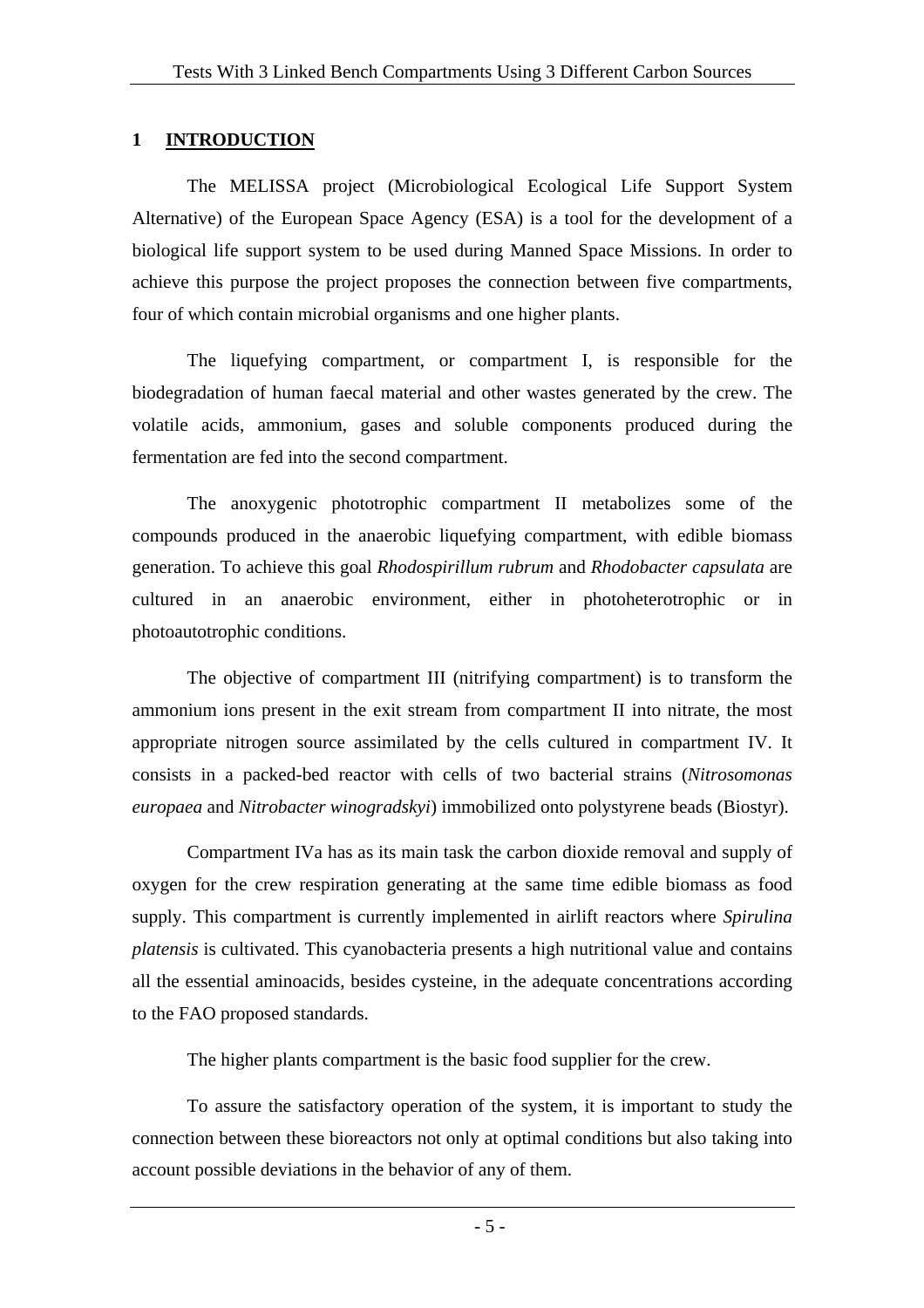Dynamic operation of a loop of bioreactors will result in transitory states, especially when the system is driven from one steady state to another one or due to an eventual malfunction. In these cases, incomplete consumption of substrates may result and the effect of those on the subsequent bioreactors must be well characterized in order to foresee their behavior and ensure the proper operation of the loop.

Once this study has been successfully done in the connection of compartments II, III and IVa using acetic acid as the carbon source (Creus *et al.*, 1999; Creus *et al.*, 2001 ), a more realistic approach to the future operation of the whole connection of the loop had to be carried out.

The operation of the connection of compartments II, III and IVa using at the same time acetic, butyric and propionic acids as carbon sources is presented in this work. These 3 volatile fatty acids have been chosen as they are the major volatile fatty acids outcoming from compartment I.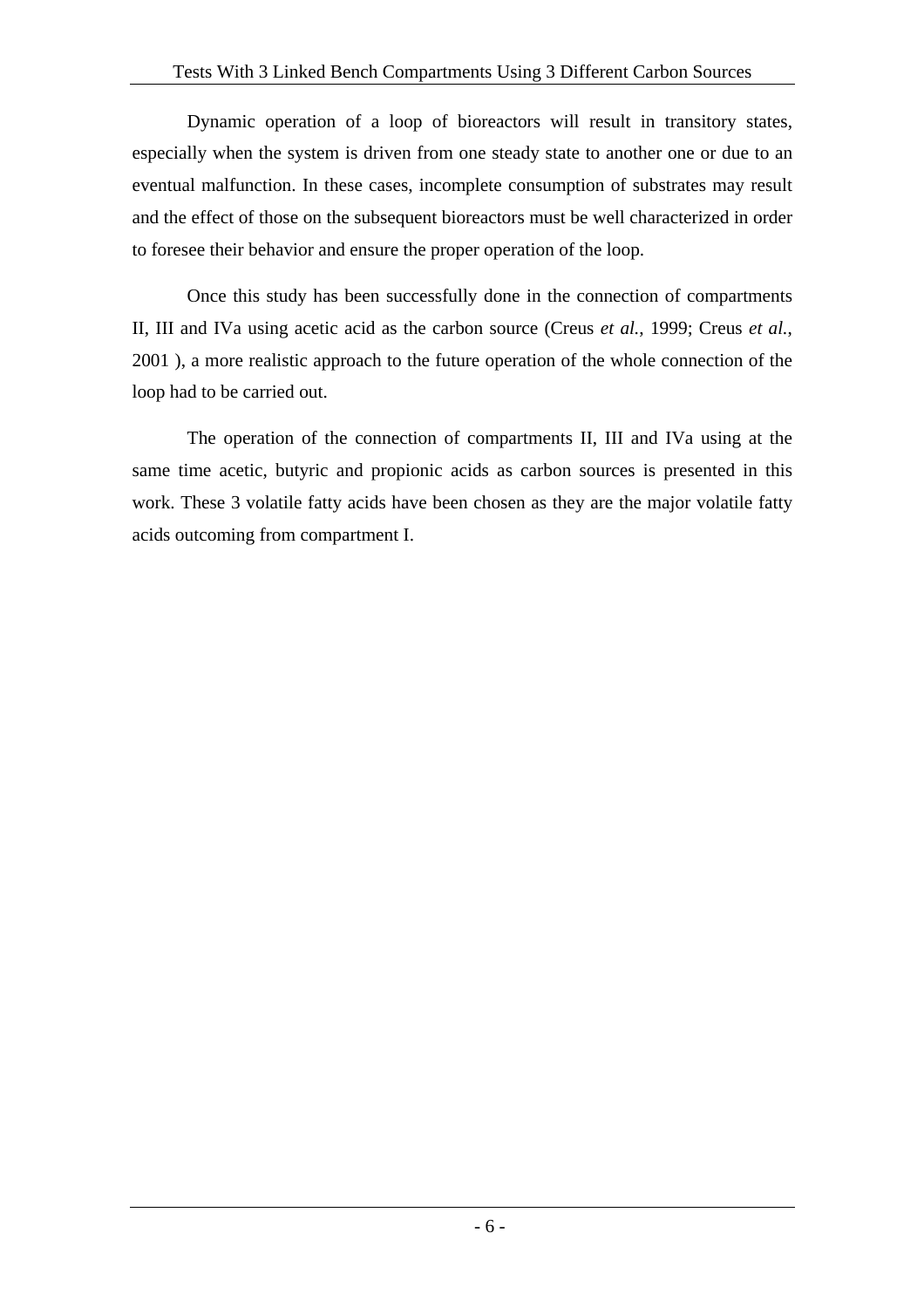#### **2 SET-UP AND MATERIALS AND METHODS**

#### **2.1 SET-UP**

As it is shown in figure 2.1 the experimental set up consists in three different bioreactors (compartments II, III and IVa) and the necessary separation units to connect them. This same set up was used in TN 43.8 (Creus *et al.*, 1999). A brief description of each compartment and the different steps required in their connection are given in this section.



**Figure 2.1. -** Diagram of the experimental set up for the connection of compartments II, III and IVa of MELISSA loop at bench scale.

#### 2.1.1 Compartment II

Cultures corresponding to the second compartment are done in a 3 L stirred tank bioreactor (APPLIKON). A control unit (APPLIKON ADI 1012) regulates the pH of the culture media at 6.9 by addition of acid (HCl 1M) or base (NaOH 1.5M), stirs the culture mechanically to assure a perfect mixing (300rpm) and monitorizes the absence of oxygen. The anaerobic conditions are obtained bubbling He inside the fermentor.

The temperature, set at 30ºC, is controlled by an external water jacket.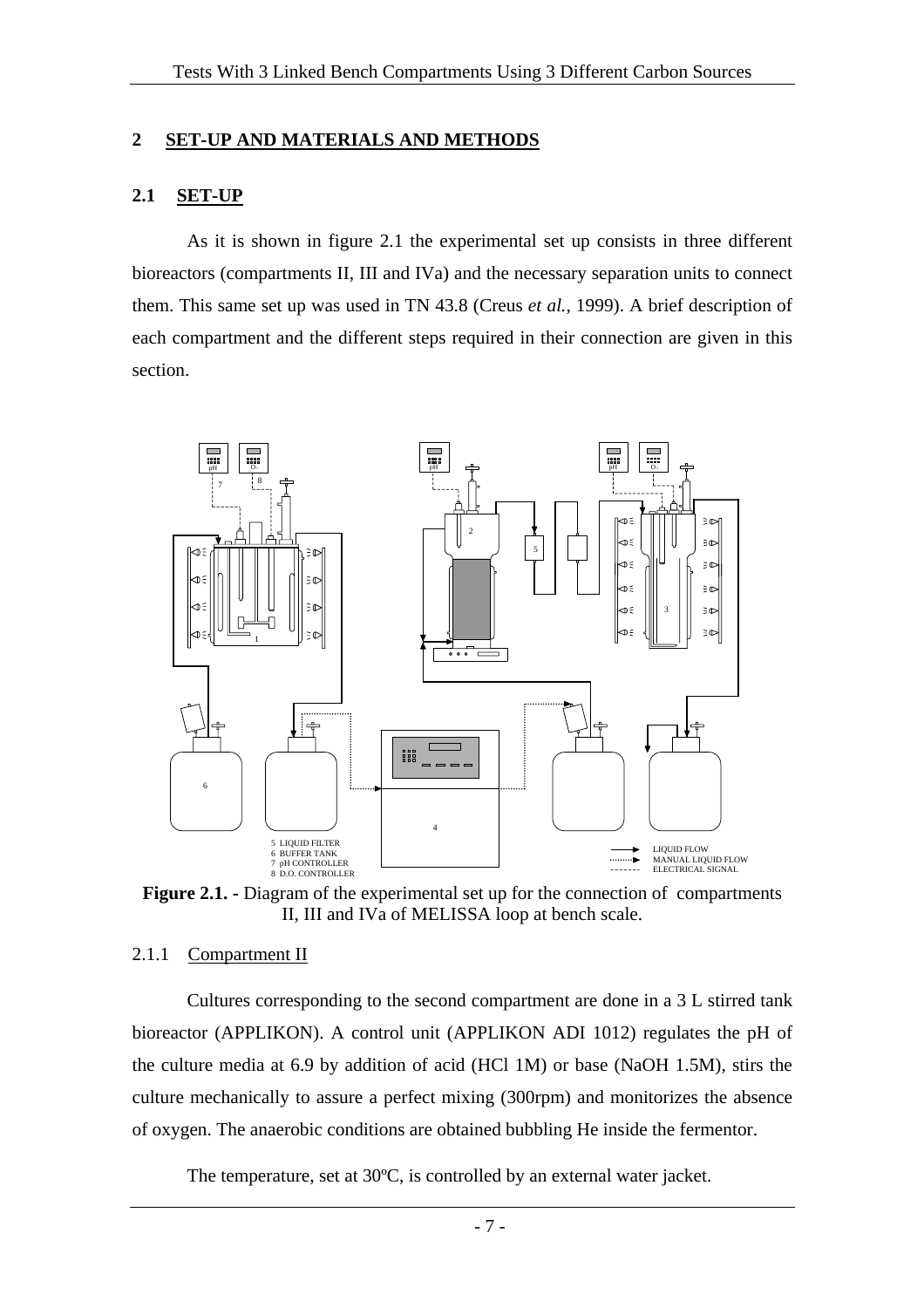Illumination of the bioreactor is obtained using a radial disposition of a set of 15 halogen lamps (*SYLVANIA* Halogen –Professional de luxe-, 12V, 20W, ∅ 50mm.) distributed in 10 columns containing one or two lamps successively. Two 35V –18A power supplies provide the necessary electrical power. Changing the voltage supplied to the lamps, the light intensity is modified. A calibration of the light intensity in  $W/m^2$  at the surface of the reactor as a function of the voltage is given in Appendix I.

#### 2.1.2 Connection between compartment II and III

Due to the fact that the outlet of compartment II contains biomass, a removal step is necessary. To this purpose a centrifugation step is introduced in the liquid effluent of compartment II previous to the transfer operation to compartment III. The volumes managed during the continuous runs at bench scale, are too small to use a continuous centrifuge. Thus, a batch centrifuge (BECKMAN J2-21 M/E) (10000rpm, 4ºC, 20min) is used. As the centrifugation operation is a discontinuous process, two buffer tanks, one for the outlet of compartment II and the other for the inlet of compartment III are required. Then the collection of the liquid effluent for centrifugation and the storage of the biomass free medium after the centrifugation step are allowed. This centrifugation step is done daily as the quality of *Rhodospirillum rubrum* decreases significantly when it is stored during a longer period.

To avoid contamination of the centrifuged media, sterilization before introducing it to the input storage tank of the third compartment is required. To this purpose two filtering steps using liquid filters (MILLIPORE OPTICAP<sup>TM</sup> 4") of 0.22µm are introduced.

#### 2.1.3 Compartment III

Implementation of compartment III is done using a packed-bed column, as described previously in TN 37.510 (Pérez *et al.*, 1997).

The pH is controlled by an autonomous controller (CRISON pH/mV 252). Regulation of the pH at 8.4, is achieved by means of acid  $(CO_2)$  or base  $(Na_2CO_3)$ 40g/L) addition. Temperature is controlled at 30ºC by an external water jacket. Aeration is done through a gas sparger. Part of the effluent of the bioreactor is recirculated in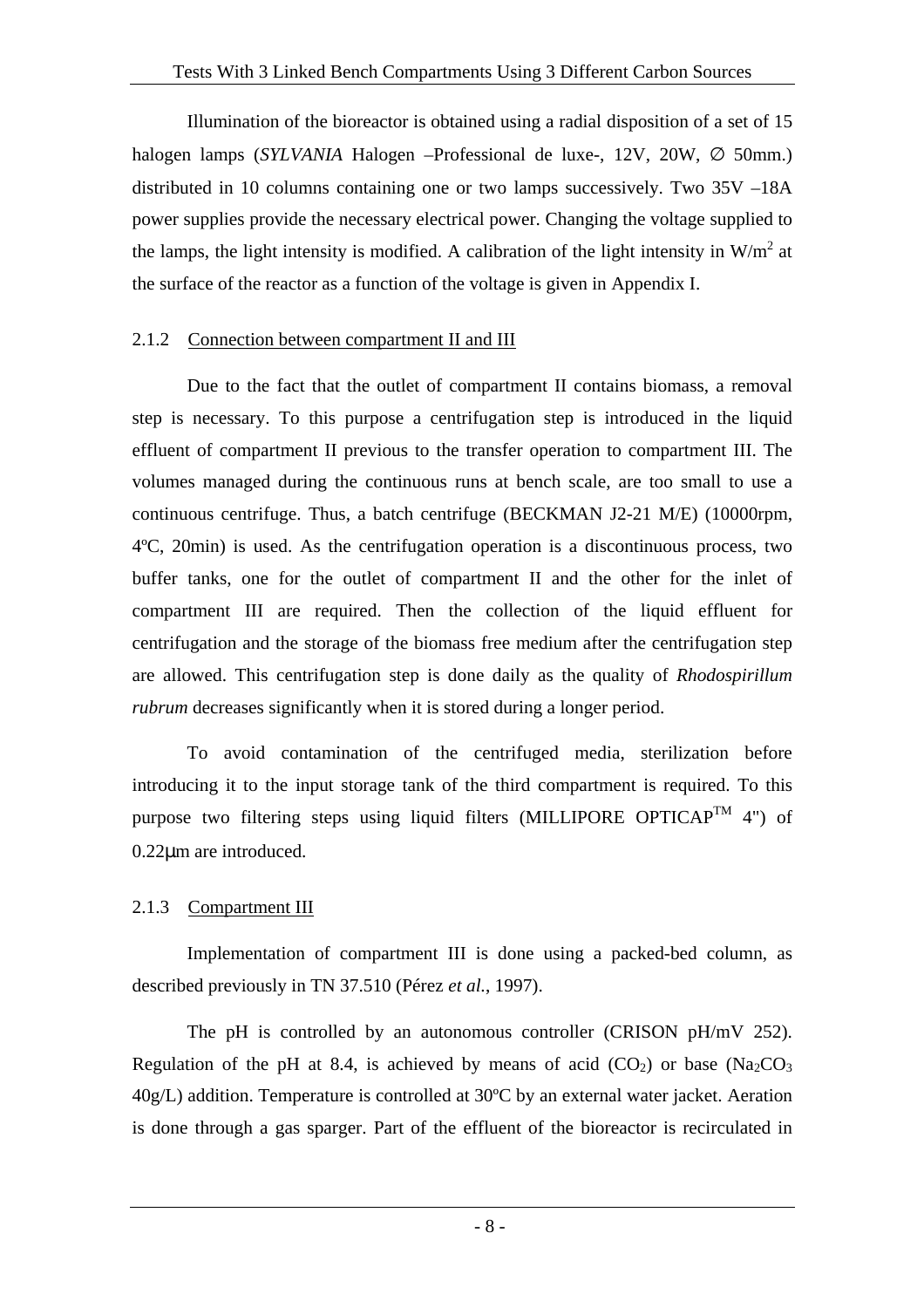order to achieve a higher conversion. A magnetic stirrer is used to ensure the perfect mixing between the inlet and the recirculation.

#### 2.1.4 Connection between compartments III and IVa

These two compartments can be directly connected. However, due to the fact that the outlet of compartment III contains some biomass, two filtering steps through liquid filters (MILLIPORE OPTICAP<sup>TM</sup> 4") of 0.22 $\mu$ m are included. One in the output of compartment III and another one at the input of compartment IV. In this way, the two compartments are isolated allowing a disconnection in case of a malfunction of one of them.

## 2.1.5 Compartment IVa

The bioreactor used is a 3 L airlift with an internal glass made cylindrical part (for separating riser and downcomer sections). The introduction of a gas phase in the riser causes a difference in the medium density with respect to the downcomer, providing the internal liquid mixing of the reactor.

An autonomous controller (METTLER TOLEDO PH2100) regulates the acid (HCl 0.5M) or base (NaOH 0.75M) addition to control the pH at 9.5. The oxygen is monitored by measuring the DO (dissolved oxygen) with a polarographic oxygen probe (METTLER TOLEDO  $O_2$  4100). Temperature is controlled at 36.5°C by means of an external water jacket.

Illumination of the bioreactor is obtained using a radial disposition of a set of 25 halogen lamps (*SYLVANIA* Halogen –Professional de luxe-, 12V, 20W, ∅ 50mm.) distributed in 5 columns containing 5 lamps. One 15V–40A power supply provides the necessary electrical power. Changing the voltage supplied to the lamps, the light intensity is modified. A calibration of the light intensity in  $W/m^2$  at the surface of the reactor as a function of the voltage is given in Appendix II.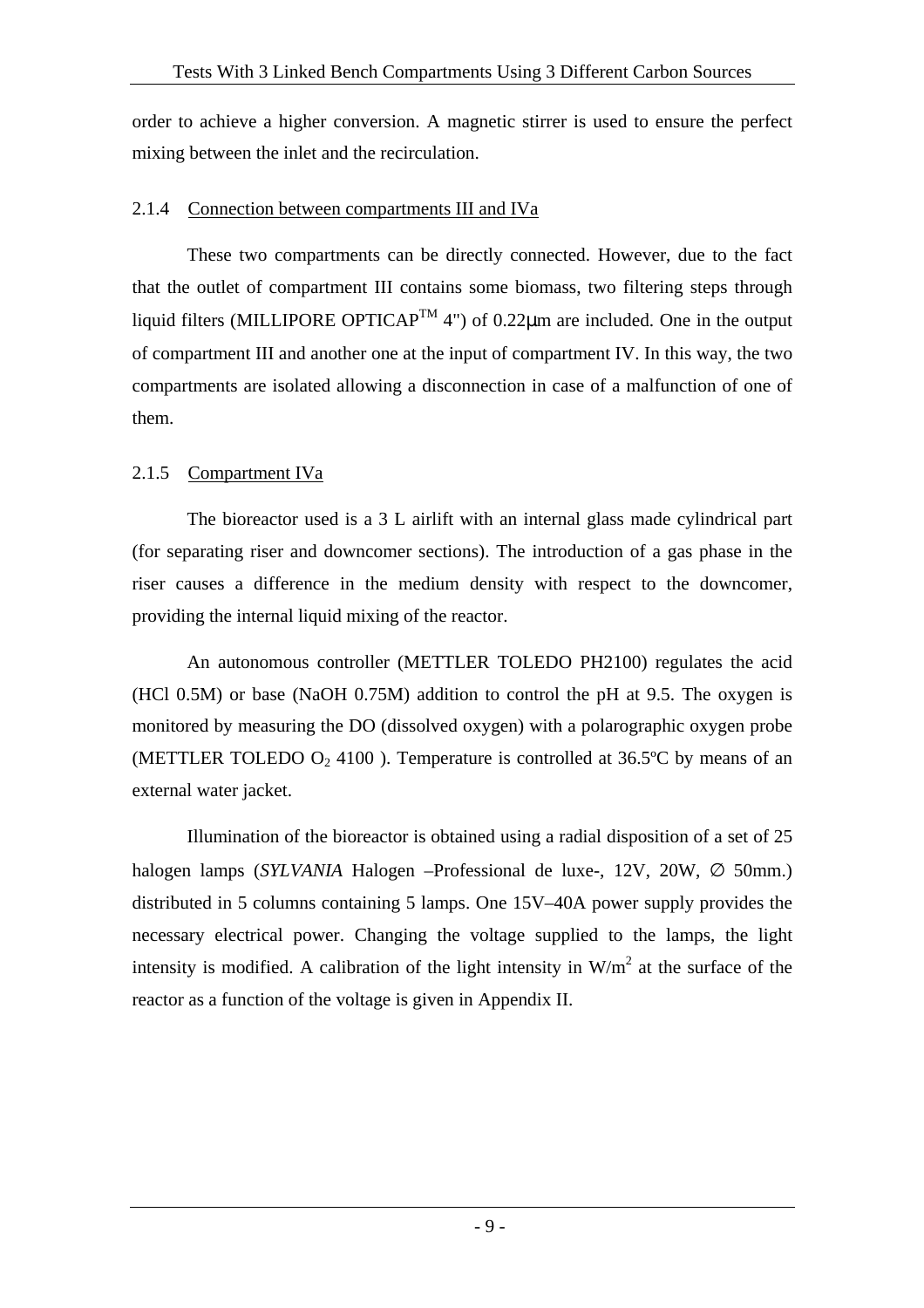#### **2.2 MATERIALS AND METHODS**

## 2.2.1 Strains and inoculum

The strain of *Rhodospirillum rubrum* used (ATCC 25903) is obtained from the American Type Culture Collection. It is revived and the subcultures are done using their recommended medium. The inoculum volume is fixed as the 10% of the working volume  $(2.4 L)$ .

The strains of *Nitrosomonas europaea* and *Nitrobacter winogradsky*i used are obtained from the American Type Culture Collection: *Nitrosomonas europaea* (ATCC 19718) and *Nitrobacter winogradsky*i (ATCC 25391). A co-culture (*Nitrosomonas europaea* and *Nitrobacter winogradsky*i) obtained from the operation of a Biostat B reactor (Pérez *et al*., 1997) is used to inoculate the reactor.

The *Spirulina platensis* strain used is obtained from the Pasteur Institute*: Arthospira platensis* (PCC 8005). *S. platensis* is revived and the subcultures are done using their recommended medium. The inoculum's volume is fixed as the 10% of our working volume (2.5 L).

## 2.2.2 Culture media

## **2.2.2.1 Connection of compartments II, III and IVa**

To be able to connect the three compartments a culture media containing all the necessary compounds for the growth of *Rhodospirillum rubrum*, *Nitrosomonas europaea, Nitrobacter winogradsky*i and *Spirulina platensis*, is designed (Creus *et al.*, 1999). The media used is based in a combination of the used media for each individual compartment and uses the micronutrient solutions of each individual compartment. It is described in table 2.1.

The amount and of each volatile fatty acid finally used is presented in table 2.1. However, it is discussed in section 3.1. During these experiments  $CO<sub>2</sub>$  is bubbled into the fermentor as it is required in order to degrade butyric and propionic.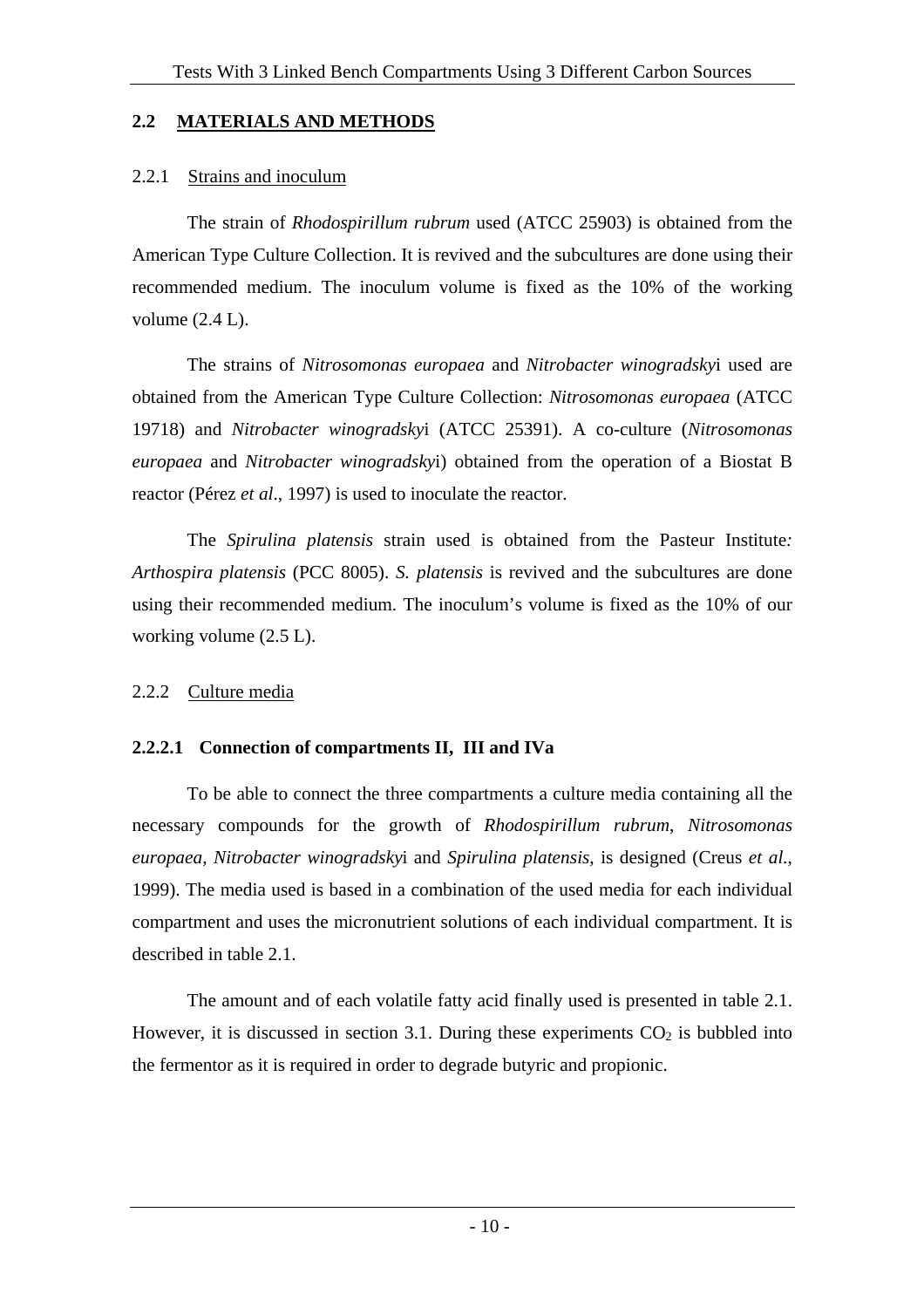| Product                               | 1 <sub>L</sub> |    |
|---------------------------------------|----------------|----|
| Acetic                                | 0.313          | g  |
| <b>Butyric</b>                        | 0.234          | g  |
| Propionic                             | 0.078          | g  |
| $EDTA-Na.2 H2O$                       | 0.10           | g  |
| MnCl <sub>2</sub> ·2 H <sub>2</sub> O | 0.01           | g  |
| FeSO <sub>4</sub> ·7 H <sub>2</sub> O | 0.03           | g  |
| $KH_2PO_4$                            | 0.40           | g  |
| NaHCO <sub>3</sub>                    | 0.25           | g  |
| MgSO <sub>4</sub> ·7 H <sub>2</sub> O | 1.20           | g  |
| CaCl <sub>2</sub> ·2 H <sub>2</sub> O | 0.09           | g  |
| Trace element                         | 1.00           | mL |
| <b>Biotin</b>                         | 1.00           | mL |
| $(NH_4)$ <sub>2</sub> SO <sub>4</sub> | 2.73           | g  |
| CuSO <sub>4</sub> .5H <sub>2</sub> O  | 4.00E-06       | g  |
| Na <sub>2</sub> HPO <sub>4</sub>      | 0.49           | g  |
| $ZnSO4$ .7H <sub>2</sub> O            | 4.30E-06       | g  |
| $(NH_4)_{6}Mo_{7}O_{27}.4H_{2}O$      | 0.18           | g  |
| $K_2SO_4$                             | 0.55           | g  |

Table 2.1. - Media composition for the connection tests of compartments II, III and IV. Where the trace element solution, biotin solution, A5 and B6 solutions can be found in tables 2.2, 2.3, 2.4 and 2.5

| $\frac{1}{2}$                         |       |  |  |  |
|---------------------------------------|-------|--|--|--|
| A <sub>5</sub>                        |       |  |  |  |
| Compounds                             | g/L   |  |  |  |
| $H_3BO_3$                             | 2.860 |  |  |  |
| MnCl <sub>2</sub> ·4 H <sub>2</sub> O | 1.810 |  |  |  |
| $ZnSO_4$ -7 $H_2O$                    | 0.222 |  |  |  |
| CuSO <sub>4</sub> ·5 H <sub>2</sub> O | 0.079 |  |  |  |
| MoO <sub>3</sub>                      | 0.015 |  |  |  |
|                                       |       |  |  |  |

Table 2.2.- Composition of A5 solution

| B6                                    |       |  |  |  |
|---------------------------------------|-------|--|--|--|
| Compounds                             | g/L   |  |  |  |
| NH <sub>4</sub> VO <sub>3</sub>       | 0.023 |  |  |  |
| $KCr(SO4)2·12 H2O$                    | 0.096 |  |  |  |
| NiSO <sub>4</sub> ·7 H <sub>2</sub> O | 0.048 |  |  |  |
| $(NO_3)_2Co·6H_2O$                    | 0.049 |  |  |  |
| $Na2WO4·2 H2O$                        | 0.018 |  |  |  |
| $Ti(SO4)2+TiOSO4$                     | 0.048 |  |  |  |

**Table 2.3.-** Composition of B6 solution

| Trace elemets                         |         |  |  |  |
|---------------------------------------|---------|--|--|--|
| Compounds                             | g/100mL |  |  |  |
| Iron citrate                          | 0.300   |  |  |  |
| $MnSO_4 \cdot H_2O$                   | 0.002   |  |  |  |
| $H_3BO_3$                             | 0.001   |  |  |  |
| CuSO <sub>4</sub> ·5 H <sub>2</sub> O | 0.001   |  |  |  |
| $(NH_4)_6MO_{27}$ + H <sub>2</sub> O  | 0.002   |  |  |  |
| ZnSO <sub>4</sub>                     | 0.001   |  |  |  |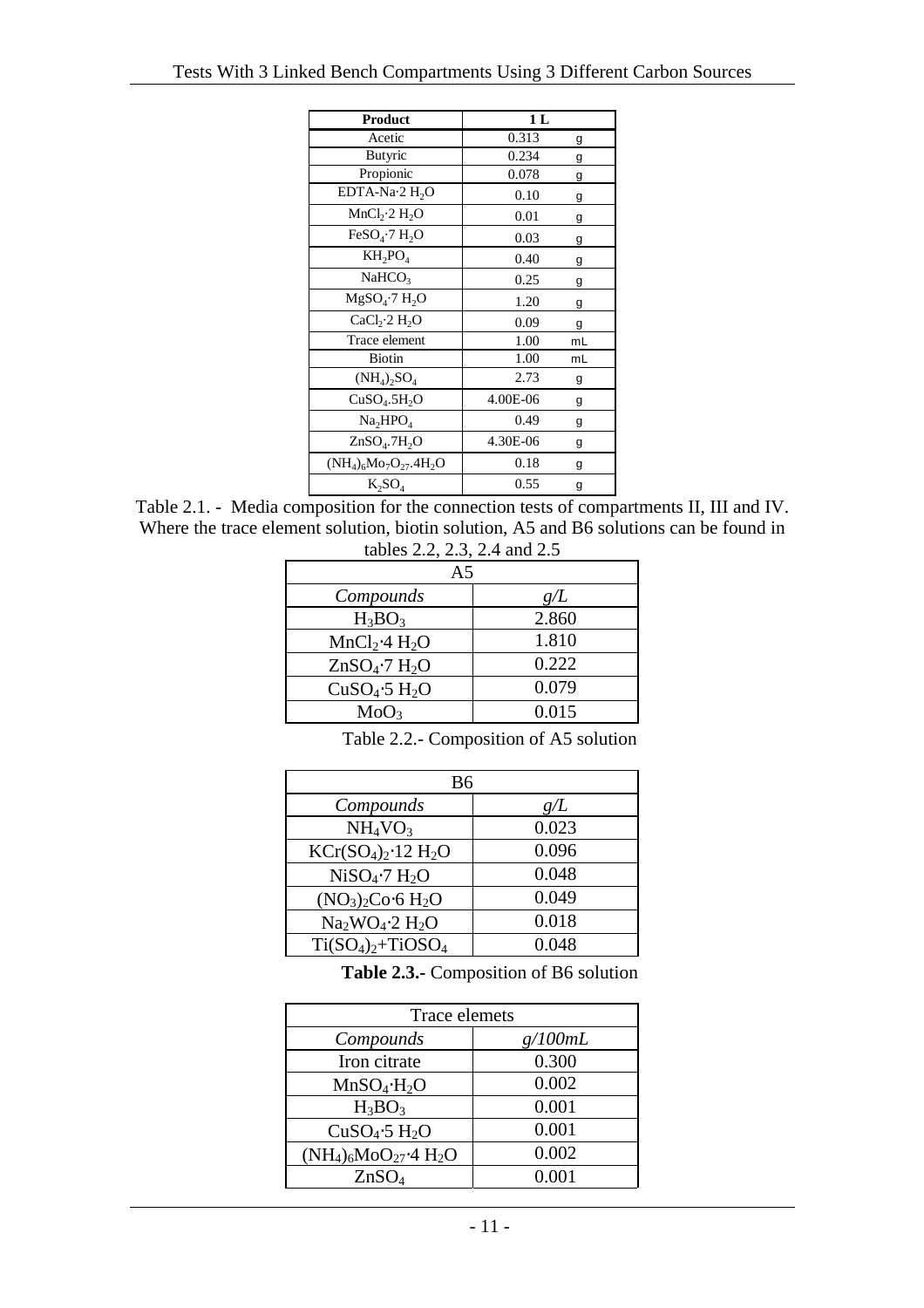| EDTA-Na                               | 0.050 |
|---------------------------------------|-------|
| CaCl <sub>2</sub> ·2 H <sub>2</sub> O | Ი ᲘᲔᲘ |

**Table 2.4.-** Trace elemnts solution composition

| Biotin   |  |  |  |
|----------|--|--|--|
| Compound |  |  |  |
| Biotin   |  |  |  |
|          |  |  |  |

**Table 2.5.-** Biotin solution composition

The most important characteristics of this media are the ammonium concentration which is set to give a 400 N-ppm ammonium concentration in the outlet of compartment II and is expected to be transformed to  $NO<sub>3</sub>$  in compartment III, and the acetic concentration which is varied along the experiments. Carbon source in compartment IV is given by  $CO<sub>2</sub>$  bubbling.

#### **2.2.2.2 Connection between compartments III and IV**

To be able to connect compartments III and IV, a media containing all the necessary compounds for the growth of *Nitrosomonas europaea, Nitrosomonas winogradsky*i and *Spirulina platensis* has to be defined*.* A medium based on the combination of the above-described media for each compartment has been designed and it is presented in table 2.7.

| Connection III and IV medium          |               |  |  |  |
|---------------------------------------|---------------|--|--|--|
| Compound                              | $g/L$ medium  |  |  |  |
| EDTA-Na $\cdot$ 2 H <sub>2</sub> O    | 0.08          |  |  |  |
| FeSO <sub>4</sub> ·7 H <sub>2</sub> O | 0.01          |  |  |  |
| $KH_2PO_4$                            | 0.68          |  |  |  |
| NaHCO <sub>3</sub>                    | 0.80          |  |  |  |
| $MgSO_4$ -7 $H_2O$                    | 0.20          |  |  |  |
| CaCl <sub>2</sub> ·2 H <sub>2</sub> O | 0.04          |  |  |  |
| $(NH_4)_2SO_4$                        | 1.32          |  |  |  |
| Na <sub>2</sub> HPO <sub>4</sub>      | 0.71          |  |  |  |
| $(NH_4)_{6}Mo_{7}O_{27}$ -4 $H_2O$    | 0.18          |  |  |  |
| <b>Dissolution</b>                    | $mL/L$ medium |  |  |  |
| A5                                    | 1.00          |  |  |  |
| B6                                    | 1.00          |  |  |  |

**Table 2.7.-** Composition of the medium used for the connection of

compartments III and IV (A5 and B6 compositions are presented in tables 2.2 and 2.3)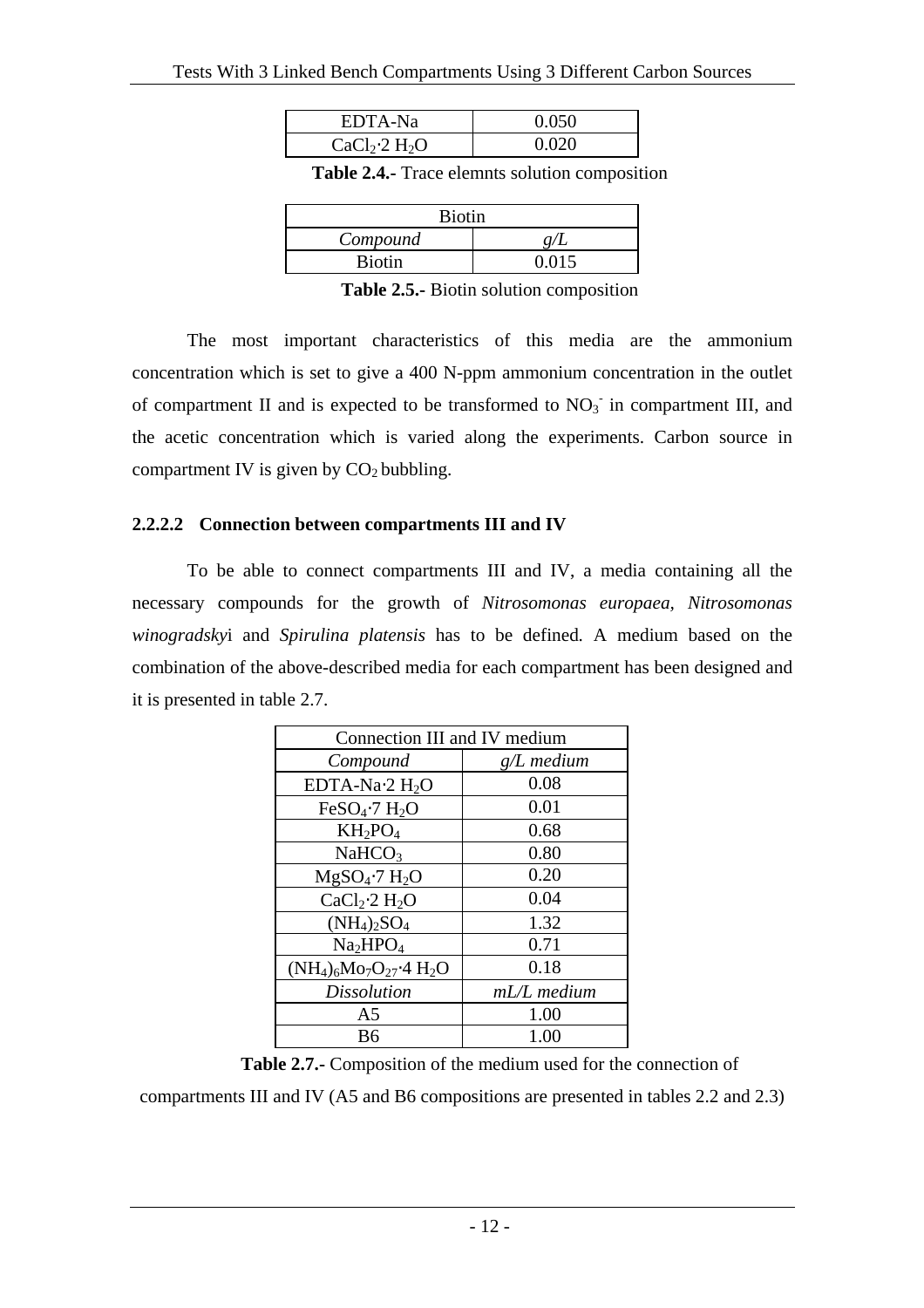#### 2.2.3 Analytic procedures

#### **2.2.3.1 Cell concentration**

• Dry weight

*S. platensis* and *R. rubrum* dry weight are determined by filtering through a 0.45µm and 0.22µm respectively pre-weighted filters, dried until constant weight in a microwave (20 min., 150 W) and cooled down in a desiccator.

• Optical density

The optical density measured at 750nm and 700nm is a direct measurement respectively of the *S. platensis* and *R.rubrum* concentration. Polysaccharides do not absorb at these wavelengths. Thus, these measurements reflect only the diffusion of the light produced by the presence of the microorganisms, fact that is directly related with biomass concentration. The spectrophotometer used is a Kontron Instrument, Uvikon 941, Italy.

#### **2.2.3.2 Ammonium, nitrite and nitrate concentrations**

• Ammonium

Ammonium was measured using UV measurement determinations by means of LCK 305 ammonium analysis kits (Dr. Lange Nitrax).

BASIS: Ammonium ions react with the hypochloride and salicylate ions in presence of nitroferrocyanide. Nitroferrocyanide acts as a catalyser (pH=12.6) forming iodophenol blue. Iodophenol blue is quantified measuring the absorption at 694nm.

• Nitrate

Nitrate is measured using UV measurement determinations by means of LCK 339 nitrate analysis kits (Dr. Lange Nitrax).

BASIS: Nitrate ions, in presence of sulphuric or phosphoric acid, react with 2,6 dimethylphenol forming 4-nitro-2,6-dimethylphenol which is quantified measuring the absorption at 370 nm.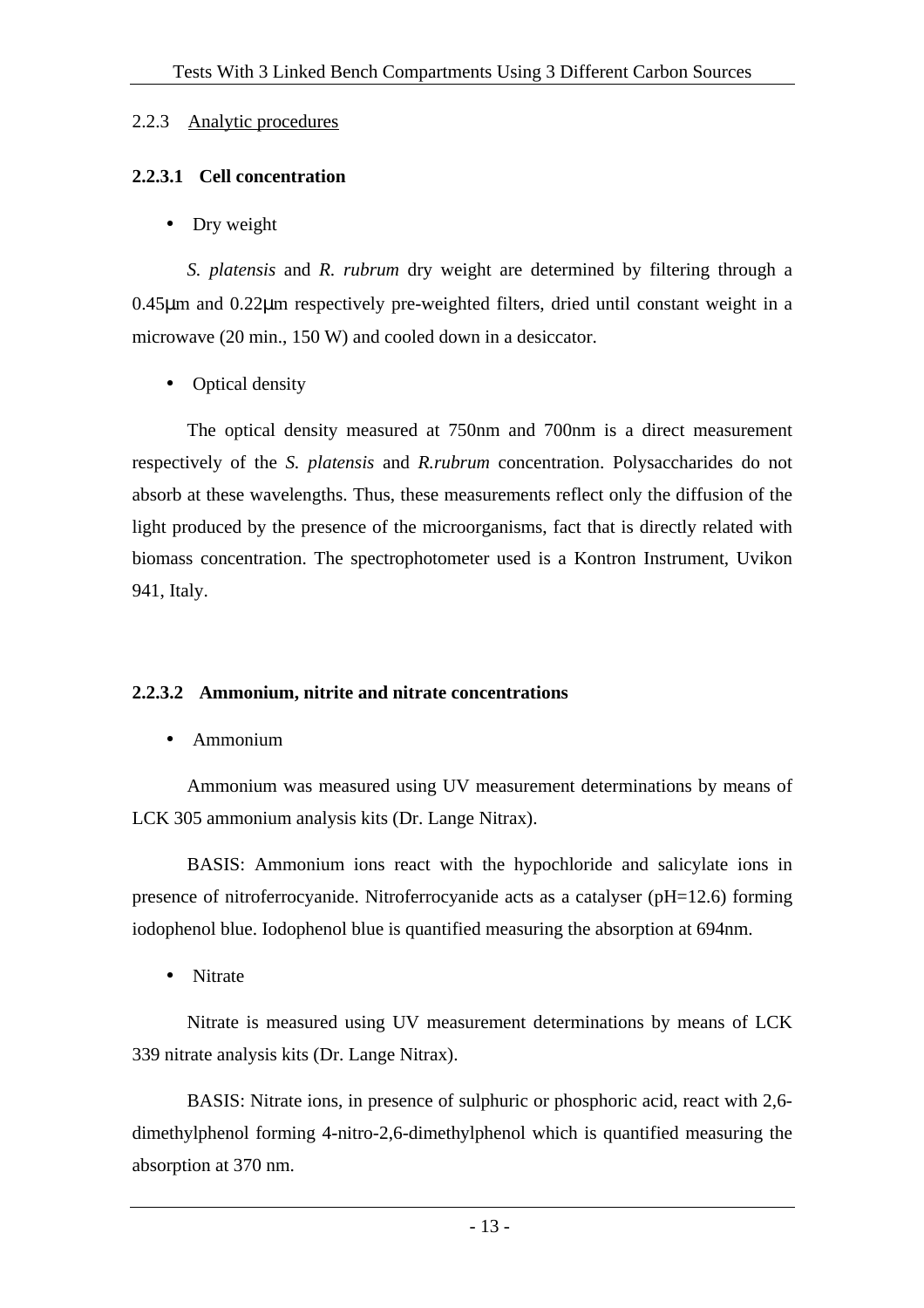• Nitrite

Nitrite is measured using UV measurement determinations by means of LCK 341 nitrite analysis kits (Dr. Lange Nitrax).

BASIS: Nitrite ions, in acid solutions, react with primary aromatic amines to form diazone salts which are quantified measuring the absorption at 524 nm.

## **2.2.3.3 Acetic, butyric and propionic concentrations**

Acetic, butyric and propionic acids concentrations are determined either by:

high resolution liquid chromatography (HPLC) (Hewlett Packard 1050 with an Aminex HPX-87H ionic exchange column and an HP 1047 index refraction detector.

Alternatively gas chromatography (Hewlett Packard 5890) was used.

## **2.2.3.4 Axenicity control**

The fermentors broth and the media are checked for bacterial by microscopy (ZEISS AXIOSKOP).

## **2.2.3.5 Metals concentration determination**

• Solid samples

0.3 g of sample are pre-digested during 12 h using 6 mL of  $HNO_3$ . Then the digestion takes place in an analytic microwave first heating the sample to 170ºC. The heating is done gradually and the desired temperature is reached after 4 minutes. Then a second gradual temperature increase, that takes 3.5 minutes, is done up to 180ºC. Temperature that is maintained 10 more minutes. The obtained solutions are diluted with milli-Q water up to 100mL and then they are filtered. 5 elements (Na, K, Mg, Ca and P) are directly analyzed from these solutions using induced coupled plasma emission spectroscopy (ICP-OES). The other elements (B, Mn, Fe, Ni, Cu and Zn) are analyzed from 2/10 (2/100 in case of Fe) dilutions using induced coupled plasma mass spectroscopy (ICP-MS). External patrons are used in order to quantify the samples.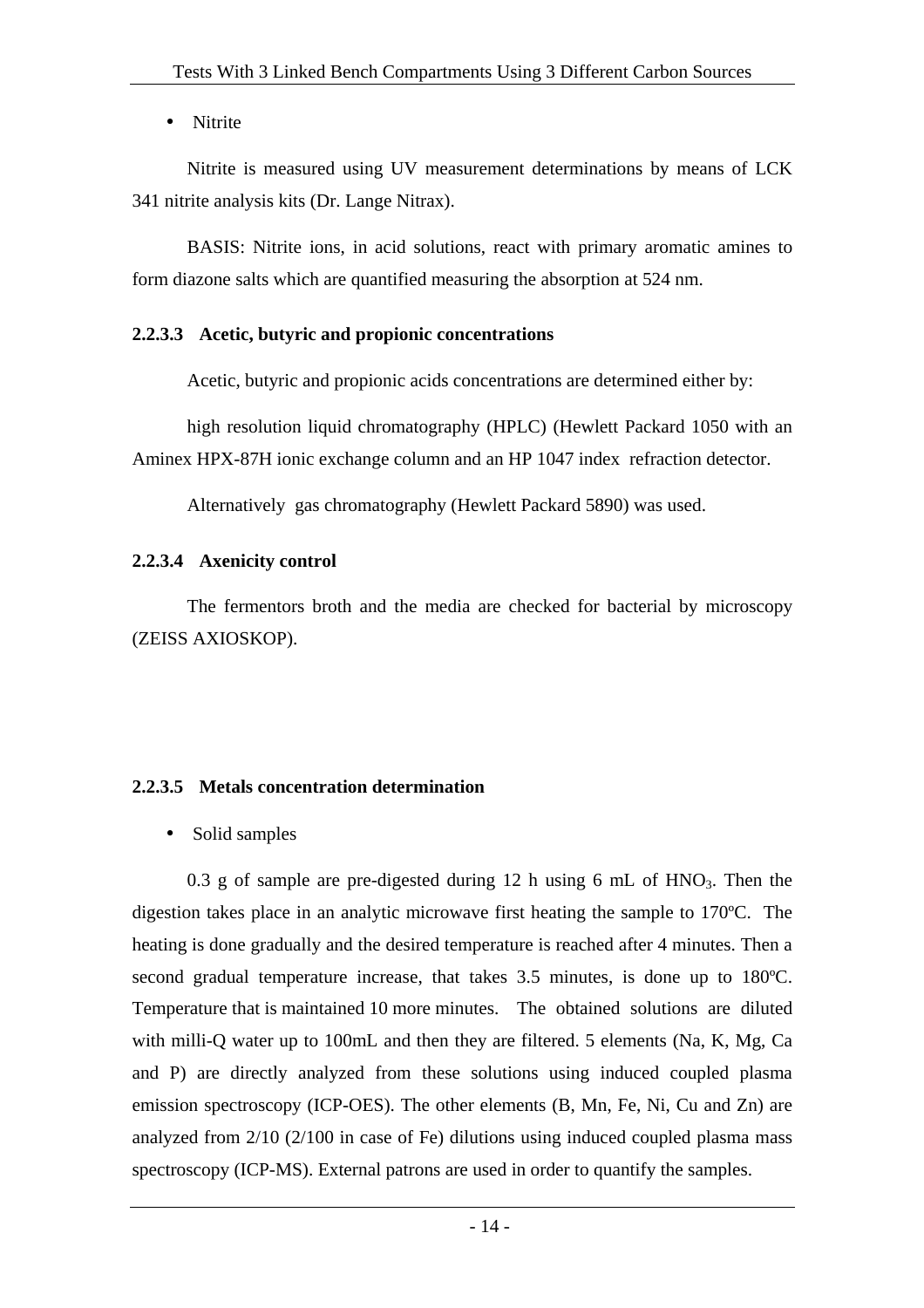## • Liquid samples

Liquid samples are filtered previous analysis. Na, K and Ca are analyzed from 1/10 or 1/100 dilutions using ICP-OES and the other elements (Mg, B, P, Mn, Fe, Ni, Cu and Zn) are analyzed using ICP-MS after diluting 1/100 the sample. External patrons are used in order to quantify the samples.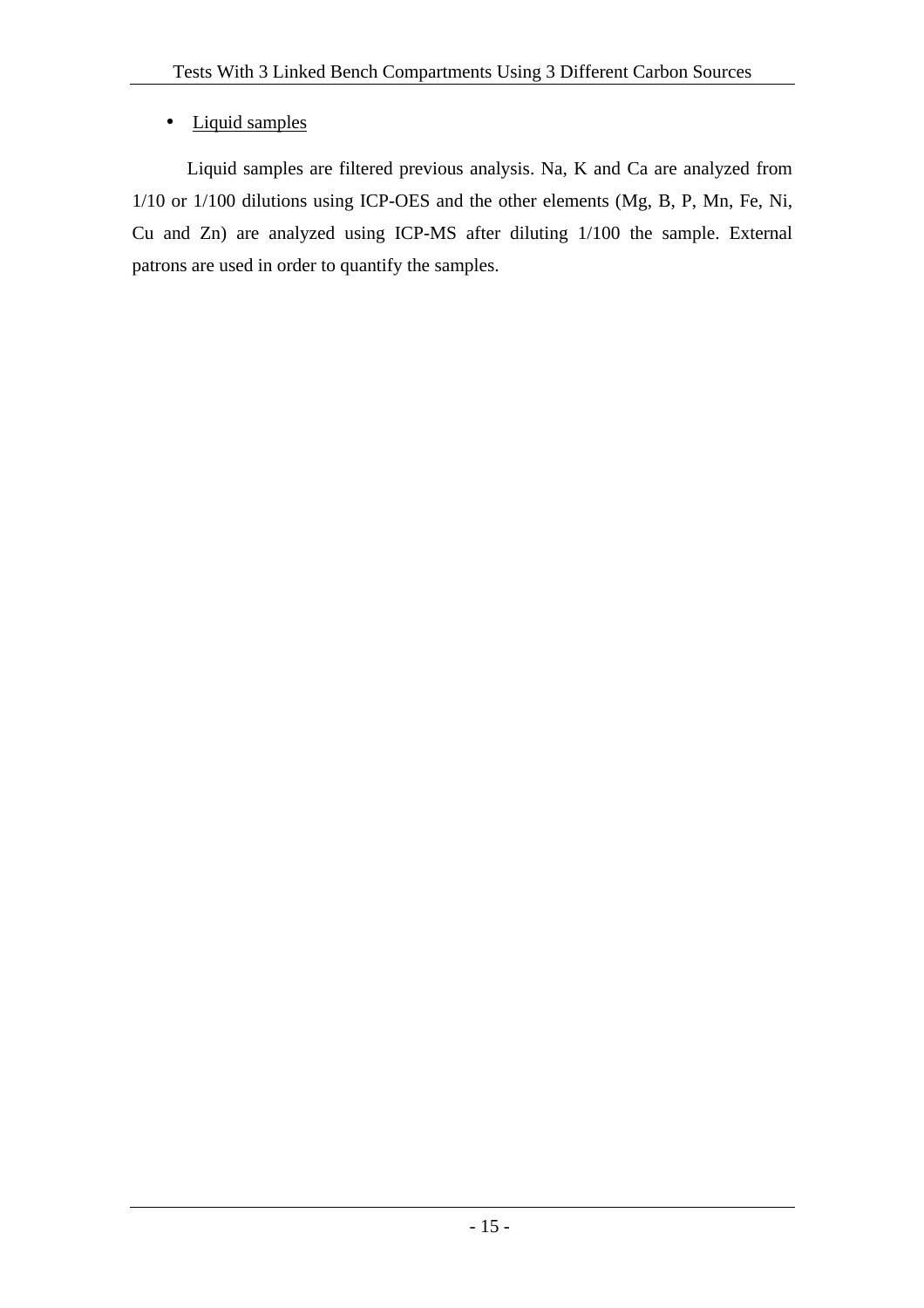#### **3 RESULTS AND DISCUSSION.**

## **3.1 Evaluation of the behavior of compartment II when its carbon source is a mixture of acetic, butyric and propionic acids.**

Different acetic, butyric and propionic acids concentrations are added in the inlet media of compartment II (described in section 2.2.2) and its effect in the evolution of this compartment along different operational conditions is studied. The different operational conditions as well as the different volatile fatty acids concentrations used are presented in table 3.1. This experiment is done with compartment II disconnected from the loop. Its purpose is to determine the operational conditions in which compartment II can consume all the entering volatile fatty acids.

The initial acetic, butyric and propionic acid concentrations were chosen in order to have around 0.5 gC/L in the inlet media, as previous experiments showed that *R. rubrum* could consume at different light intensities 0.5g C/L, coming from acetic acid, at quite high dilutions rates  $(D=0.08h^{-1})$  TN47.5 (Creus *et al.*, 2001).

In order to simulate real conditions, the proportion between the different VFA was established to be the one outcoming from compartment I, TN 41.2 (Hermans, V. and Demey, D., 1998).

|                   | <b>Compartment II</b> |              |        |        |        |
|-------------------|-----------------------|--------------|--------|--------|--------|
|                   |                       | $\mathbf H$  | Ш      | IV     |        |
| $Q_L(L/day)$      | 0.850                 | <b>BATCH</b> | 0.5    | 0.850  | 1.225  |
| $t$ (days)        | 2.82                  | <b>BATCH</b> | 4.80   | 2.82   | 1.96   |
| $D(h^{-1})$       | 0.0148                | <b>BATCH</b> | 0.0087 | 0.0148 | 0.0212 |
| Acetic $(g/L)$    | 0.625                 | <b>BATCH</b> | 0.625  | 0.313  | 0.313  |
| Butyric $(g/L)$   | 0.469                 | <b>BATCH</b> | 0.469  | 0.235  | 0.235  |
| Propionic $(g/L)$ | 0.156                 | <b>BATCH</b> | 0.156  | 0.081  | 0.081  |
| Light $(W/m^2)$   | 250                   | 250          | 250    | 250    | 250    |

**Table 3.1.-** Experimental conditions

In figure 3.1 the evolution of compartment II during this experiment is presented.

As can be observed in figure 3.1 when conditions I are used, the reactor is washed. Thus, it is left in batch until all the volatile fatty acids are consumed and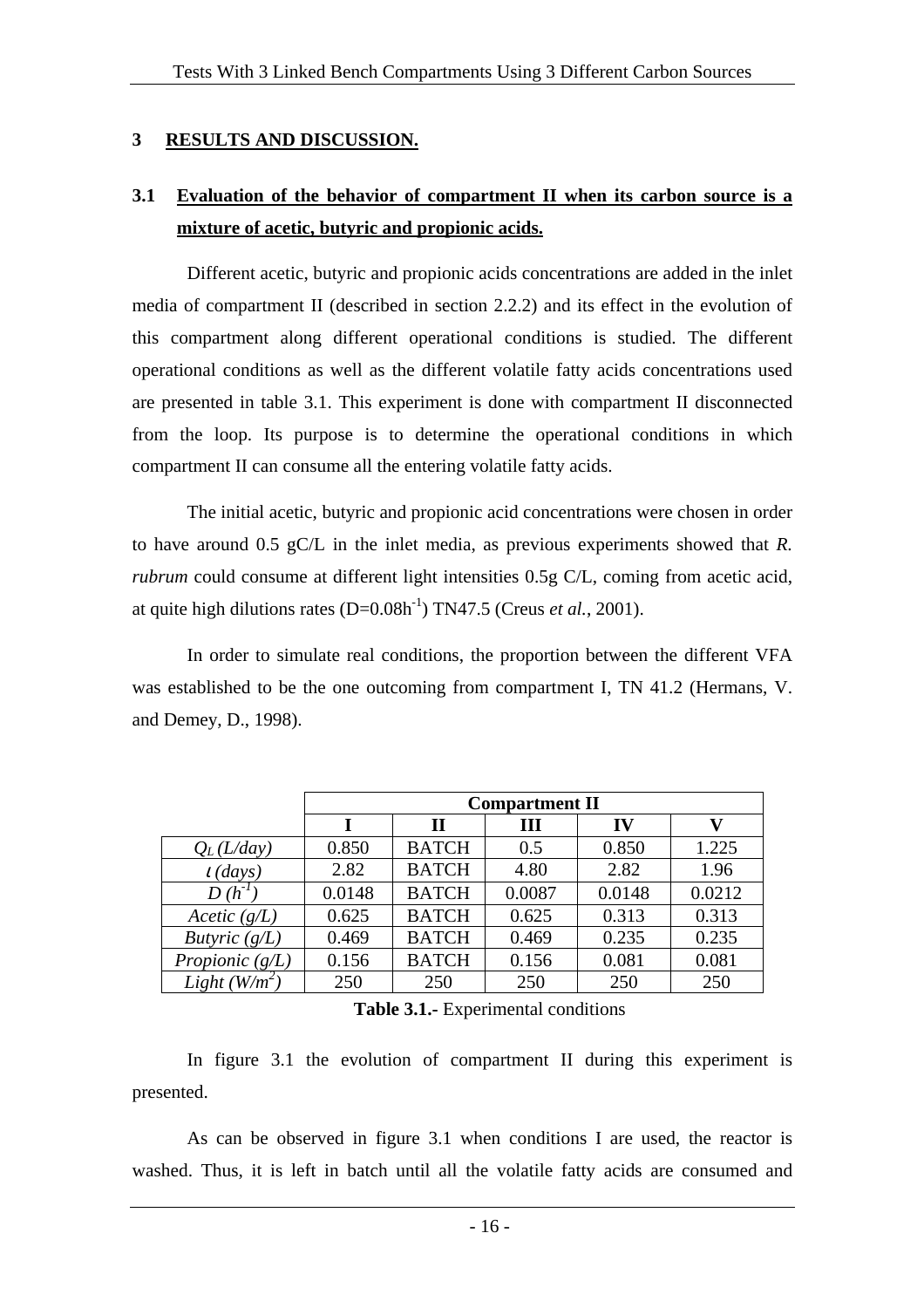therefore, the biomass concentration increases, conditions II. Then, the continuous mode, using a lower dilution rate, is reestablished, conditions III. Using conditions III all the entering volatile fatty acids are consumed, thus the optimal conditions are reached. However, the dilution rate used is too low. If it is considered that a steady state is reached after 5 residence times, reaching a steady state would require around 25 days. In order to increase the dilution rate, the volatile fatty acids concentration is decreased, conditions IV. Using conditions IV the reactor is operating again at optimal conditions. Once the steady state is reached, the dilution rate is increased, conditions V, in order to see the dilution rate range in which the reactor is working at optimal conditions.



**Figure 3.1.-** Evolution of compartment II

The carbon balances of this compartment during the steady states of conditions III and IV are presented in table 3.2. The stoichiometric equations used to develop these balances are the following ones, TN45.4 (Favier-Teodorescu, L. *et al.*, 1999):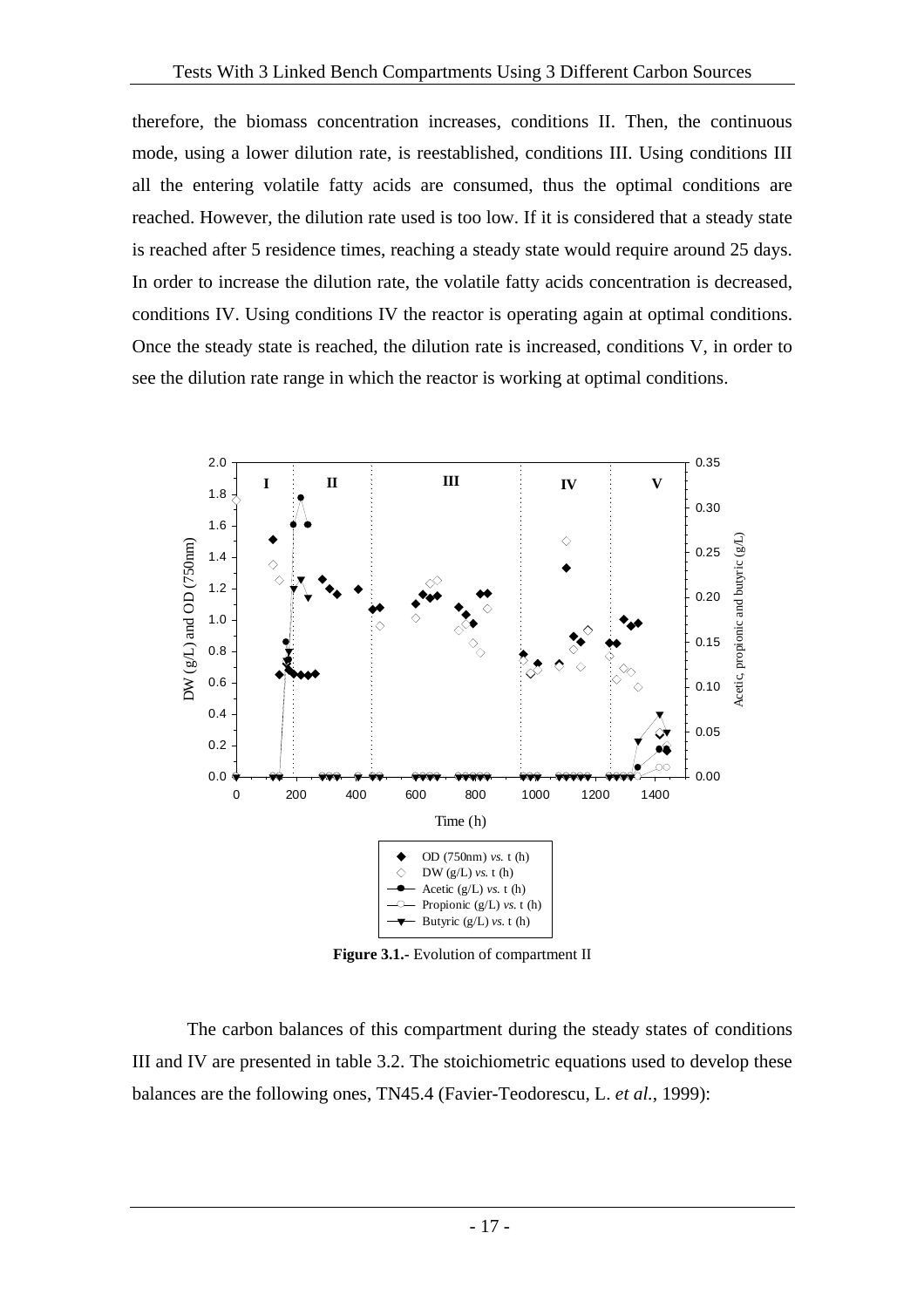- **Acetic acid** + 0.4115 NH<sub>3</sub> + 0.0299 H<sub>3</sub>PO<sub>4</sub> + 0.0066 H<sub>2</sub>SO<sub>4</sub>  $\rightarrow$  1.8550  $CH_{1.6004}O_{0.3621}N_{0.2218}S_{0.0036}P_{0.0161} + 0.1450 CO_2 + 1.1843 H_2O$ 

- **Propionic acid** + 0.7201 NH<sub>3</sub> + 0.0523 H<sub>3</sub>PO<sub>4</sub> + 0.0116 H<sub>2</sub>SO<sub>4</sub> + 0.2462 CO<sub>2</sub>  $\rightarrow$  3.2462 CH<sub>1.6004</sub>O<sub>0.3621</sub>N<sub>0.2218</sub>S<sub>0.0036</sub>P<sub>0.0161</sub> + 1.5726 H<sub>2</sub>O

- **Butyric acid** + 1.0287 NH<sub>3</sub> + 0.0748 H<sub>3</sub>PO<sub>4</sub> + 0.0165 H<sub>2</sub>SO<sub>4</sub> + 0.6374 CO<sub>2</sub>  $\rightarrow$ 4.6374 CH<sub>1.6004</sub>O<sub>0.3621</sub>N<sub>0.2218</sub>S<sub>0.0036</sub>P<sub>0.0161</sub> + 1.9609 H<sub>2</sub>O

|                 | Carbon balance |                 |                |                 |  |
|-----------------|----------------|-----------------|----------------|-----------------|--|
|                 |                |                 | IV             |                 |  |
|                 | Inlet $(gC/L)$ | Outlet $(gC/L)$ | Inlet $(gC/L)$ | Outlet $(gC/L)$ |  |
| Acetic          | 0.250          |                 | 0.125          |                 |  |
| <b>Butyric</b>  | 0.254          |                 | 0.127          |                 |  |
| Propionic       | 0.080          |                 | 0.040          |                 |  |
| CO <sub>2</sub> | 0.046          | 0.02            | 0.023          | 0.01            |  |
| cells           |                | 0.55            |                | 0.34            |  |
| <b>TOTAL</b>    | 0.63           | 0.57            | 0.32           | 0.35            |  |

Table 3.2.- Carbon balances of the steady states of compartment II. Conditions II and IV.

As seen in table 3.2 the carbon balances can be considered closed . If a 10% of experimental error is accepted, the inleting carbon matches with the outleting carbon.

Once the operational conditions of compartment II are established the connection between compartments II, III and IVa can be done.

## **3.2 Evaluation of the behavior of the connection when its carbon source is a mixture of acetic, butyric and propionic acids.**

 The connection of compartments II, III and IVa is carried out using a mixture of acetic, butyric and propionic acids as the carbon source of compartment II. The operational conditions used along this experiment are presented in table 3.3. Initially, no volatile fatty acids are wanted to be in the outlet of compartment II, thus, compartment II has to operate at optimal conditions.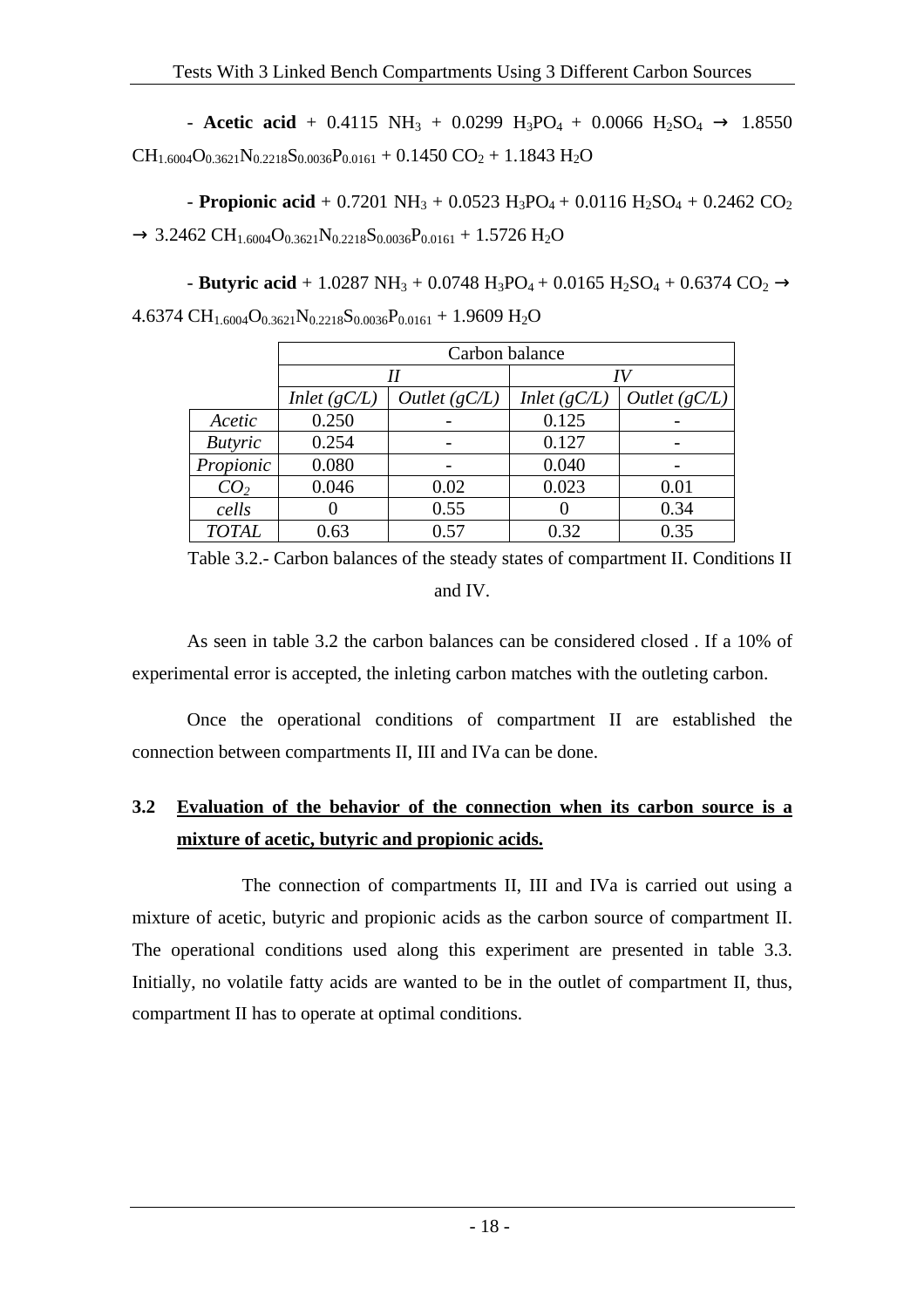|                 | <b>Compartment</b> |         | <b>Compartment III</b> |        |         | <b>Compartment Iva</b> |        |
|-----------------|--------------------|---------|------------------------|--------|---------|------------------------|--------|
|                 |                    |         |                        | Ш      |         |                        | Ш      |
| Light $(W/m^2)$ | 250                |         |                        |        | 20      | 20                     | 20     |
| $D(h^{-1})$     | 0.015              | 0.031   | 0.031                  | 0.053  | 0.0074  | 0.0074                 | 0.0120 |
| $Q_L(L/day)$    | 0.875              | 0.35    | 0.35                   | 0.6    | 0.4     | 0.4                    | 0.65   |
| $\tau$ (days)   | 2.74               | 1.36    | 1.36                   | 0.79   | 5.63    | 5.63                   | 3.46   |
| Connection      |                    | III-IVa | 3 comp                 | 3 comp | III-IVa | 3 comp                 | 3 comp |

**Table 3.3.-** Operational conditions of the 3 compartments along this experiment

As it is presented in table 3.3, compartment II is operating always at the same conditions. Initially, in conditions I, compartments III and IVa are interconnected but they are not connected to compartment II. The connection between the three compartments starts in conditions II. Taking into account that using conditions II a long time is required in order to reach a steady state in compartment Iva, the dilution rate of compartments III and IVa is increased, conditions III. The flow rate in compartment IVa is higher than the one in compartment III, this is due to the base inlet used to adjust the pH. The pH decreases in this compartment as there is a constant bubbling of  $CO<sub>2</sub>$ , its carbon source, which is present in excess.

 The evolution of compartments II, III and IVa along this experiment is presented in figures 3.2, 3.3 and 3.4.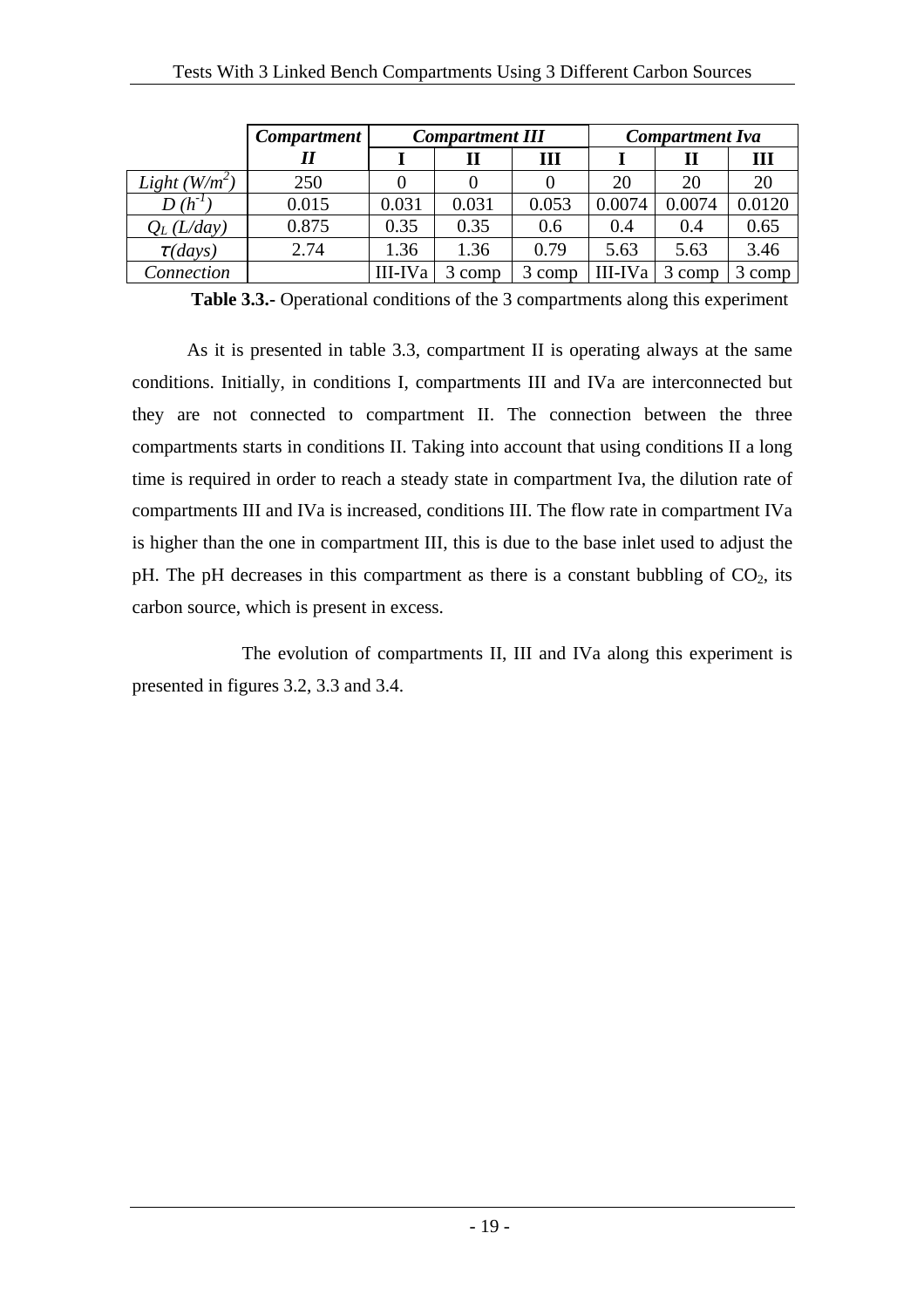

Figure 3.2.- Evolution of compartment II

As desired, and as can be observed in figure 3.2, compartment II is operating at optimal conditions. Thus, no volatile fatty acids are found in the outlet of this compartment. The carbon and nitrogen balances of this compartment are found in table 3.4 and 3.5. The stoichiometric equations used to develop these balances are presented in section 3.1, TN 39.1 (Poughon, L., 1998).

As seen in table 3.4 and 3.5 the carbon and nitrogen balances can be considered closed . If a 10% of experimental error is accepted, the inleting and the outleting carbon and nitrogen match.

|                 |                | Carbon balance |
|-----------------|----------------|----------------|
|                 | Inlet $(gC/L)$ | Outlet(gC/L)   |
| Acetic          | 0.125          |                |
| <b>Butyric</b>  | 0.127          |                |
| Propionic       | 0.040          |                |
| CO <sub>2</sub> | 0.023          | 0.01           |
| cells           |                | 0.32           |
| <b>TOTAL</b>    | 0.32           | 0.33           |

Table 3.4.- Carbon balance of compartment II.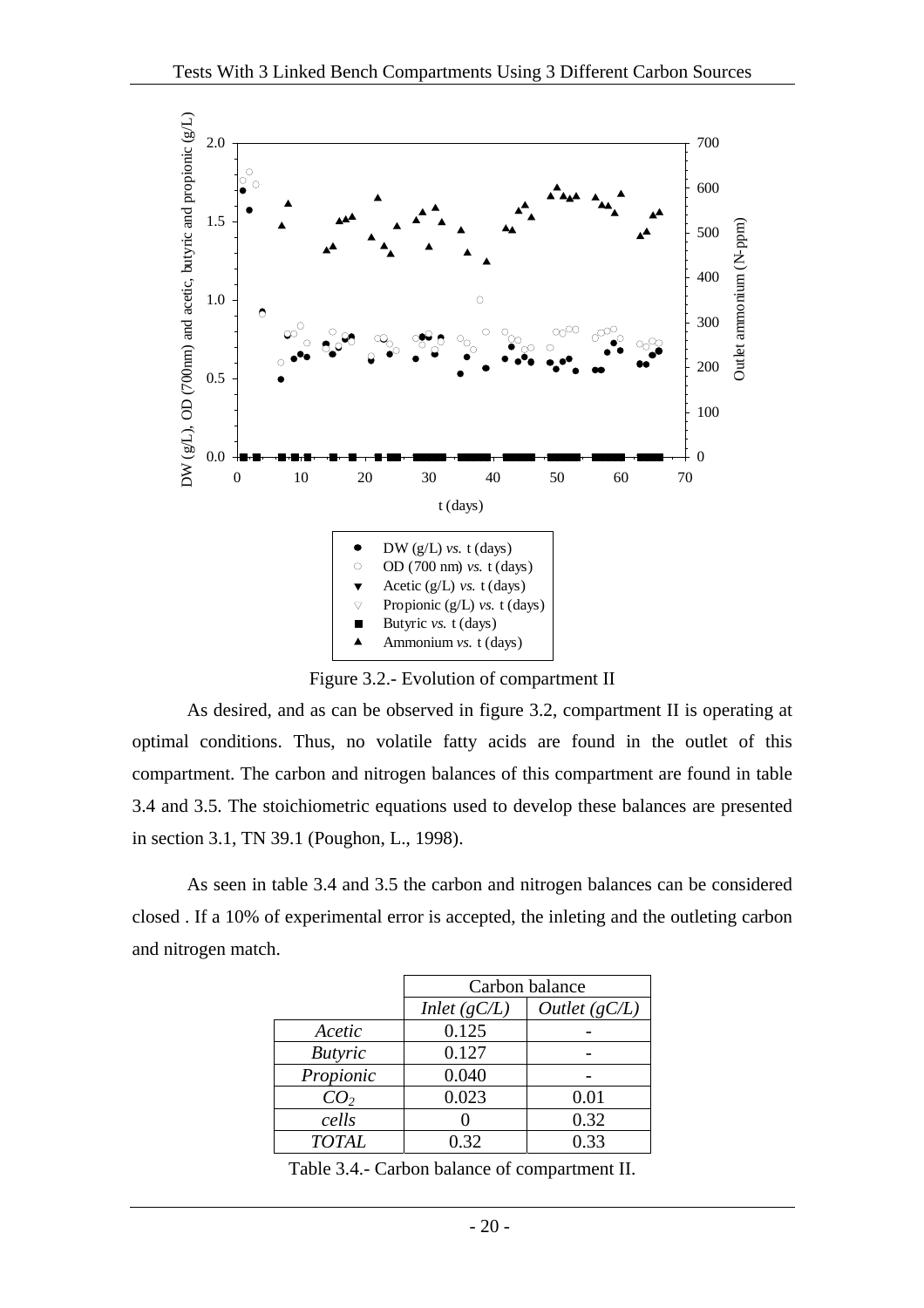|              |                 | Nitrogen balance |
|--------------|-----------------|------------------|
|              | $Inlet (N-ppm)$ | Outlet (N-ppm)   |
| Ammonium     | 600             | 530              |
| cells        |                 |                  |
| <b>TOTAL</b> | 50 N N          |                  |

Table 3.5.- Nitrogen balance of compartment II

As presented in figure 3.3, all the entering ammonium is converted to nitrate in compartment III during conditions I and II. However, when the dilution rate is increased, conditions III, ammonium and nitrite are found in the outlet of this compartment. The ammonium and nitrite concentrations decrease along the time as more biofilm is formed and the column increases its degradation capacity.



A nitrogen unbalance of about 100 N-ppm is observed if the outleting ammonium concentration from compartment II is compared to the outleting nitrate concentration of compartment III. This unbalance can be due to an error observed on the nitrate analysis kits measuments. It has been seen that they allways give a lower measure than the real nitrate concentration, TN 52.21 (Montras, A., 2001).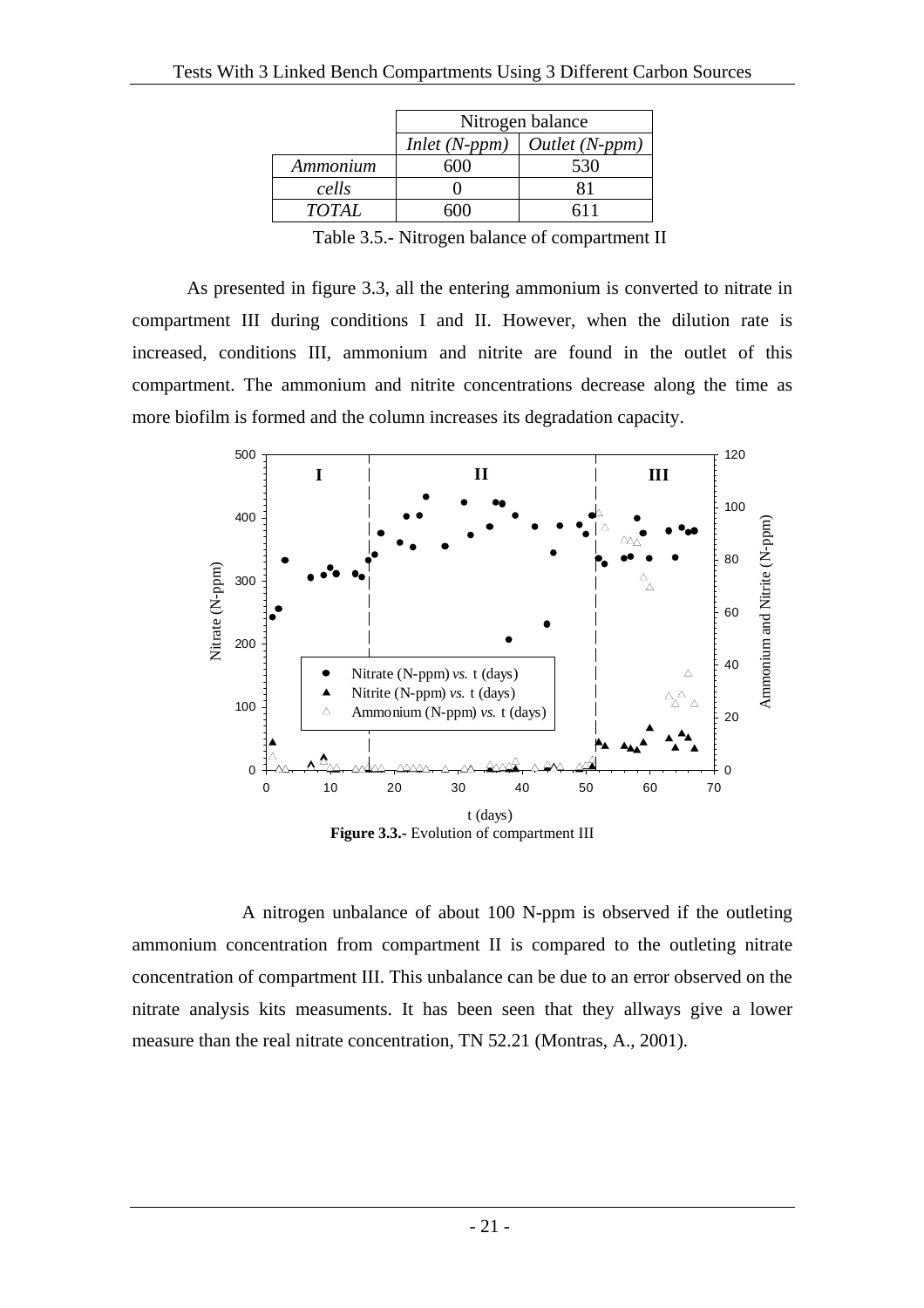

Figure 3.4.- Evolution of compartment IVa

In the evolution of compartment IVa, figure 3.4, when conditions I are changed to conditions II, no changes in the biomass concentration are observed. Thus, no relevant toxic effects are found due to the connection of this compartment to compartments II and III. A decrease in the biomass concentration is observed and a new steady state is reached when conditions II are changed to conditions III. This change is due to the step up produced in the dilution rate. As can be seen in the figure, the different experimental dry weights do not match with the predicted ones by PHOTOSIM 2 (Cornet, J.F., *et al*., 1992a, Cornet *et al*., 1992b). This fact has been also observed in TN47.5 (Creus *et al*., 2001).

Neither carbon nor nitrogen balances can be done as their evolution is not followed during this experiment.

As, during conditions III, ammonium, nitrite and nitrate are entering in compartment IVa, their evolution is followed, as seen in figure 3.5.

An immediate ammonium assimilation in compartment IVa is shown in figure 3.5. Ammonium is first uptaken when having ammonium, nitrate and nitrite as nitrogen sources, fact that has been previously observed TN 47.5 (Creus, N., *et al*., 2001). However, ammonium is also partially washed-out from the fermentor through the gas phase due to its conversion to ammonia at high pH.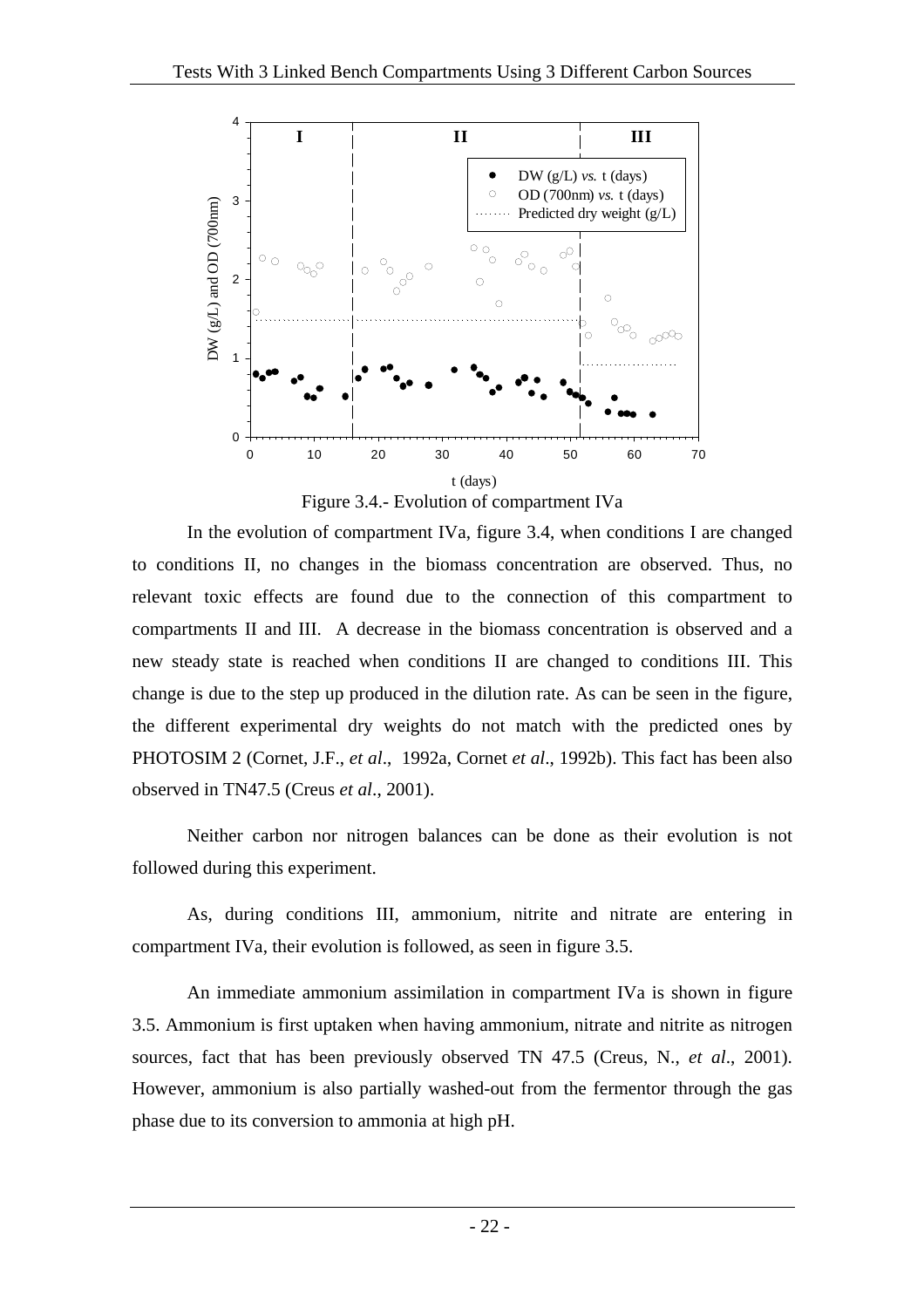In figure 3.5 a non consumption of nitrite is also observed. If the dilution factor, due to the base addition, is taken into consideration the nitrite inlet concentration is in agreement to the nitrite outlet concentration. Thus, no nitrite consumption is found when *S. platensis* cells have ammonium and nitrate, in excess, and nitrite as nitrogen sources. This fact has been previously described TN 47.5 (Creus, N., *et al*., 2001).



**Figure 3.5.-** Ammonium, nitrate and nitre evolution in copartment IVa during conditions III

A potential deviation from the steady state in compartment II would cause an acetic, butyric and propionic acids inlet in compartment III. In order to study this effect a light step down in compartment II has to be performed.

#### **3.3 Effect of an inlet of volatile fatty acids in compartment III**

In order to evaluate the effect of the presence of volatile fatty acids (VFA) in compartment III a media containing the sameVFA present in the outlet of compartment I, mantaining its own proportion, was prepared and fed to compartment III. The operational conditions of compartment III during this experiment are presented in table 3.6.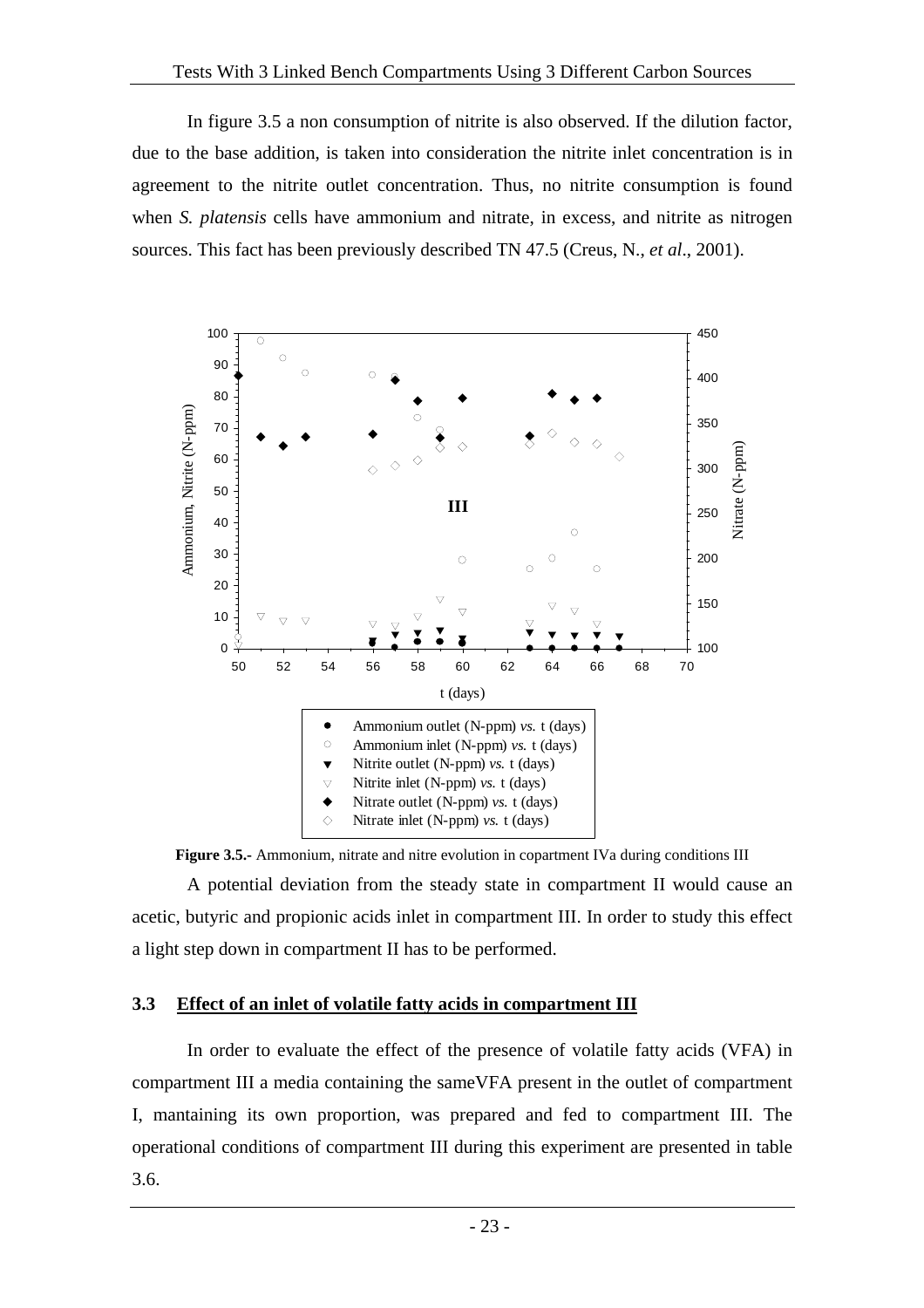|                        | <b>Compartment III</b> |
|------------------------|------------------------|
| рH                     | 8.2                    |
| Light $(W/m^2)$        |                        |
| QL (L/day)             | 0.5                    |
| Volume (L)             | 0.475                  |
| $D(h^{-1})$            | 0.04                   |
| $\iota$ (days)         | 0.95                   |
| inlet $NH_4^+$ (N-ppm) | 300                    |
| inlet VFA (gC/L)       | $0 - 0.7$              |

**Table 3.6.-** Experimental conditions of compartment III

**The volatile fatty acids compositions of the outlet of compartment I are presented in table 3.7.** 

| Έ | Acetic                   | Propionic | Butyric | 180-Butyric | Valeric | 180 Valeric |
|---|--------------------------|-----------|---------|-------------|---------|-------------|
|   | $\overline{\phantom{a}}$ | ◡.∠       | ∪.⊥J    | v. 1 v      | v.i     | .           |

**Table 3.7.-** VFA composition of the outlet media of compartment I

 The amount of volatile fatty acids entering in compartment III was increased gradually, and its effect in the behaviour of this compartment is presented in figure 3.6.



**Figure 3.6.-** Effect of the presence of VFA in compartment III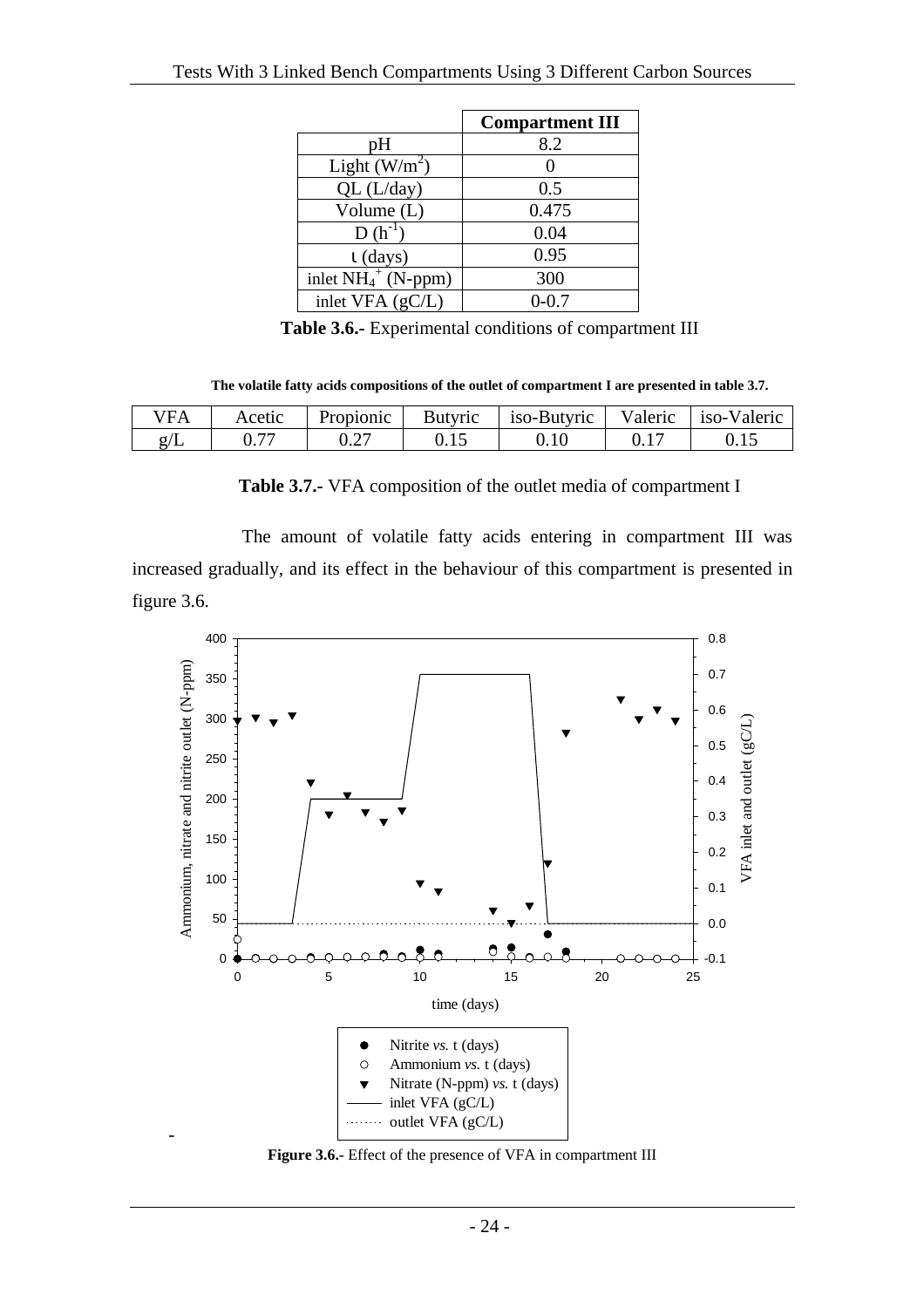As can be seen in figure 3.6 the behavior of compartment III is not disturbed by the presence of VFA. Thus, neither ammonia nor nitrite are found in the outlet of this compartment. However, the nitrogen balance can be only closed when no VFA are present.

When VFA are entering in this compartment non are found in the outlet and a gap in the nitrogen balance is observed. This fact is probably due to biomass formation. The VFA assimilation rate is rather high to attribute it only to *Nitrosomonas europaea* and *Nitrobacter winogradskyi* growth (Creus, N**.,** *et al.;* 2001).

The column was operated during one day having the recirculation stream running backwards and at its maximum speed in order to detach some of its biofilm to be able to analyze it on the microscope. In the microscope observation of the detached biofilm microorganisms having a different morphology from *Nitrosomonas europaea* and *Nitrobacter winogradskyi* were found.

#### **3.4 3.4.- Elemental analyses of biomass and medium samples**

11 different elements (Na, K, Mg, Ca, B, P, Mn, Fe, Ni, Cu and Zn) were analyzed from different samples of the incoming and outcoming medium and biomass of compartments II, III and IVa. These samples were obtained along the abovementioned experiment. Their analyses are presented in table 3.8.

As can be seen in table 3.8 there is a high concordance between the results of the different samples of the same biomass or medium. The differences observed can be due to the experimental procedure. The outlet of compartments II and IVa have to be centrifuged and filtered or two times filtered in order to proceed with the analysis. Thus, if some precipitation occurs, some elements can be lost during these steps. Biomass has to be washed and freeze-dried. Differences in the washing procedure or non-homogenity of the sample can lead to differences in the analysis results.

Taking into account that the exact weighted products added to the media are not the theoretical ones, the theoretic elements concentration of the inlet media and the analyzed results are in high agreement, except with Zn and Na. The analyzed Zn concentration is higher than the theoretical one. The addition of Zn as impurities of other compounds and/or a possible interference of some other media element in the Zn analysis can be two possible explanations. The addition of NaOH in order to adjust the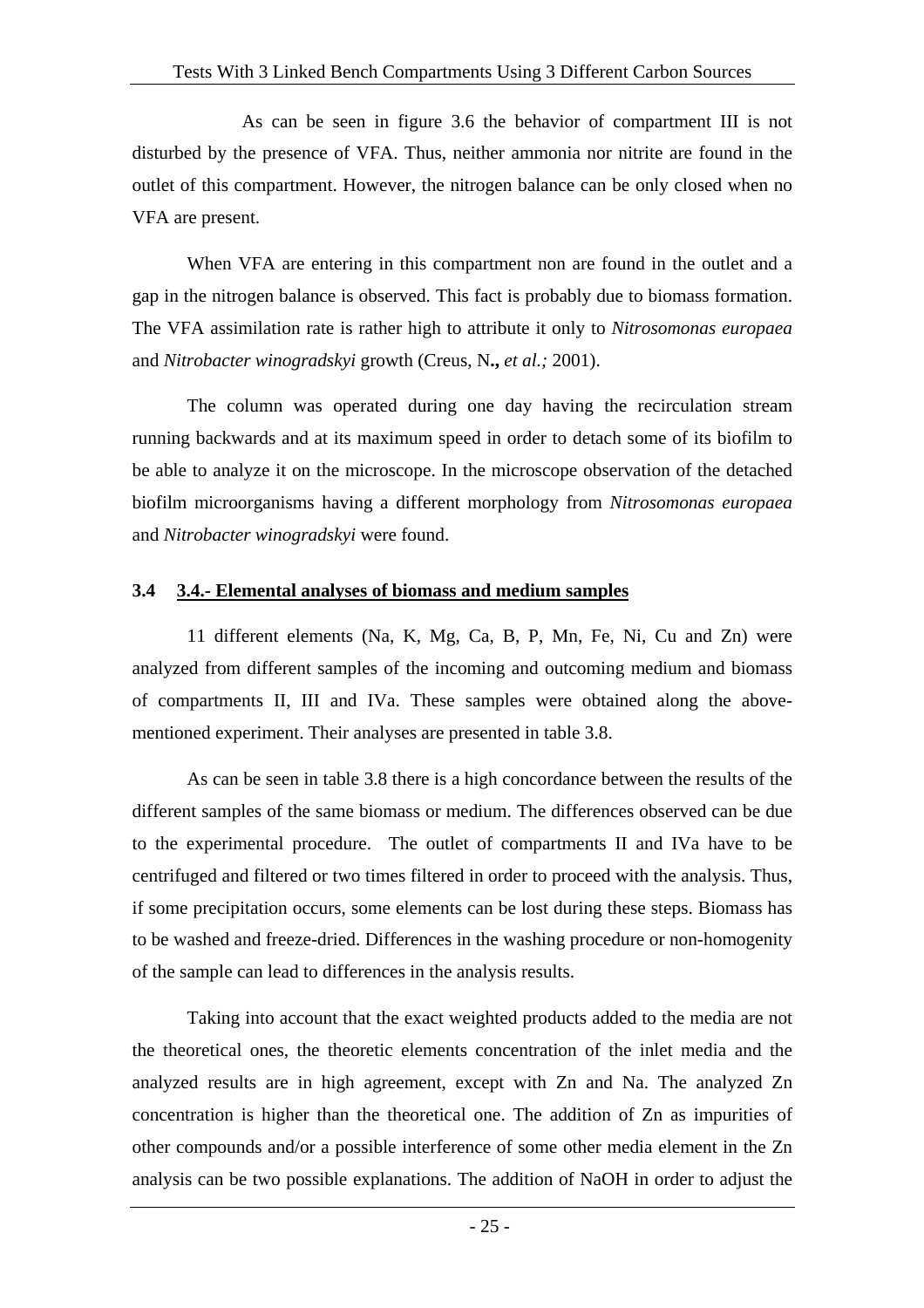media pH explains the differences in the Na analyzed concentration compared to the theoretical one.

An increase in the Na and B concentrations from the inlet media of compartment II to the outlet media of compartment IVa is observed in table 3.8. The Na concentration increase is possibly due to the NaOH addition used to control the pH. However, the B concentration results can be only explained if there is a possible interference of another media element in its analysis or if there are some B impurities in the acid or base bottles or in the bioreactor.

A balance of these elements during this experiment is found in table 3.9

The different elements balances do not match. The difference in the elements concentration between the inlet and outlet of each compartment is higher than the amount of each element required in order to produce the biomass. This fact is attributed to elements elimination during the filtration and centrifugation steps due to some precipitation and due to the dilution effect of the pH control.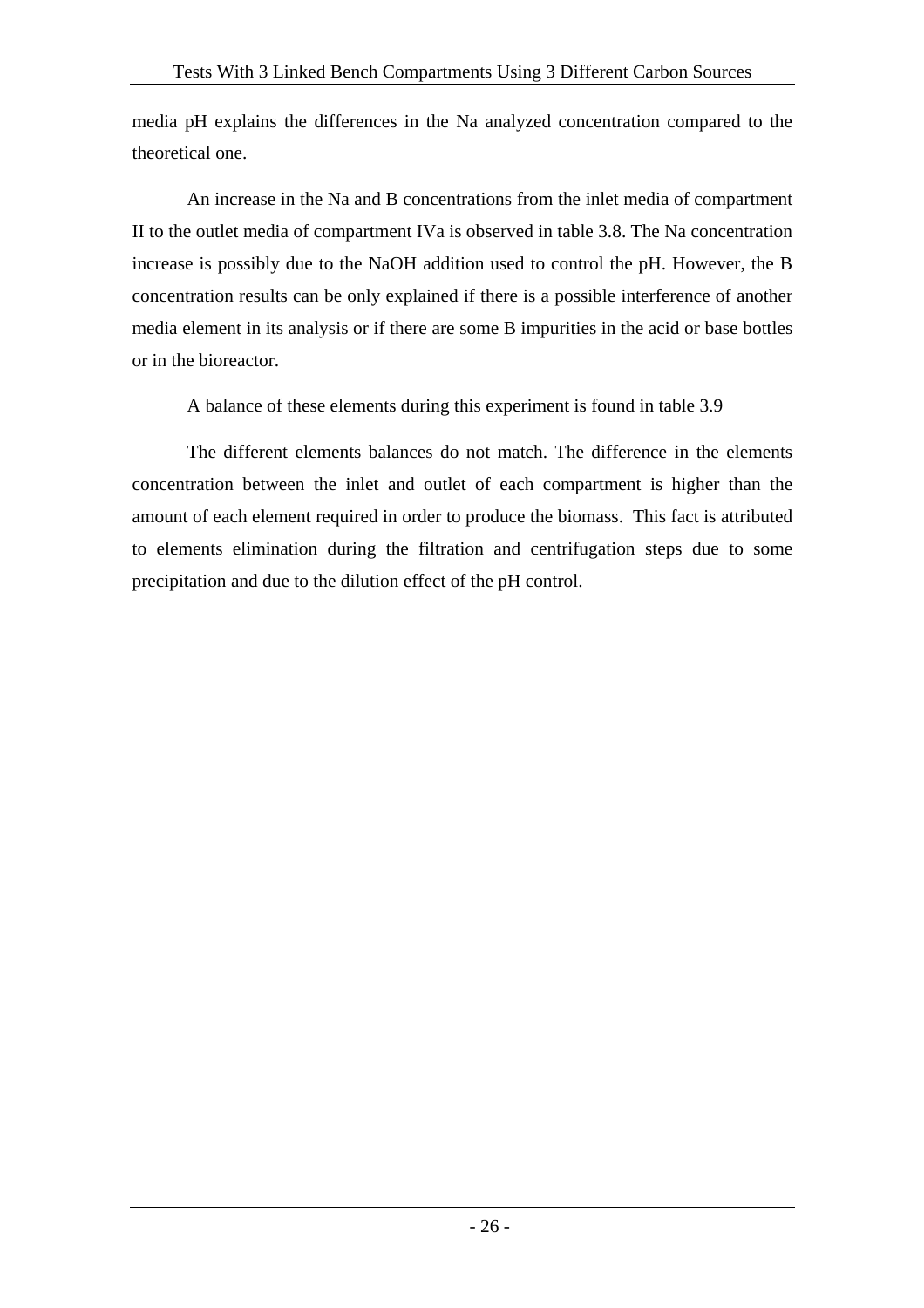|                | Date          | <b>Ma</b>     | s.d.           | ×     | s.d. | Mg             | s.d. | ి    | s.d. | m             | s.d.            | д     | s.d.        | á              | 5. d.          | Ěe             | s.d.            | Ż             | s.d.       | రే               | 3. d.            | Ą      | s.d.          |
|----------------|---------------|---------------|----------------|-------|------|----------------|------|------|------|---------------|-----------------|-------|-------------|----------------|----------------|----------------|-----------------|---------------|------------|------------------|------------------|--------|---------------|
|                | 396           | 1543          | 441            | 13834 | 356  | 2931           | 181  | 8    | 35   | o۱<br>i si    | 25              | 5200  | S®          | 28.3           | $\overline{c}$ | 8              | c٩              | S             | 03         | 3                | $\overline{0.3}$ | 192.7  | 94            |
| 磅              | 06.8          | 9272          | 459            | 16220 | 28   | 3070           | 182  | 85   | 57   | 109.6         | T,              | 9864  | Z           | 339            | 23             | E              | c٩              | 73            | 0.3        | 20               | 94               | 1205   | 90            |
| plaunsis       | 158           | 11713         | 436            | 13650 | 253  | 2417           | g    | 1206 | 34   | 176.1         | Ì4              | 836   | Sœ          | 27.6           | 3              | g              | ¢٩              | $\frac{8}{2}$ | $\alpha$ 3 | 7.8              | $\frac{3}{2}$    | 1935   | 94            |
| (asaw)         | mean          | 10843         | 1363           | 1468  | 1434 | 2806           | 344  | g    | 201  | 5             | 41              | 9153  | X           | 29.9           | s.             | 614            | 2               | 24            | 32         | $\mathbf{u}$     | 67               | 168.9  | 41,9          |
|                | 27.6          | 2793          | $\overline{3}$ | 2640  | 320  | 4057           | 183  | 1961 | 34   | 21.9          | ă               | 16798 | 479         | 30.6           | $\overline{c}$ | S              | m               | $\frac{9}{5}$ |            | 22.2             | ನ<br>03          |        | 25            |
| 码              | ZЦ            | 88            | 23             | 6123  | 295  | 7061           | n    | 1714 | 35   | 28.2          | T.              | 21558 | 456         | $\overline{5}$ | 3              | 25             | ċ٩              | 47            | 94         | 29.5             | z.<br>0.3        |        | S             |
| nshan          | 88            | 5             | 20             | 成中    | 340  | 5021           | 201  | 1806 | 29   | 23.5          | 13              | 19541 | 526         | 176.0          | 3              | 2693           | m               | $\frac{3}{2}$ |            | 26.7             | S<br>94          |        | S             |
| (mgkg)         | <b>SSI</b>    | 5716          | $\mathcal{E}$  | 5951  | 290  | 6337           | 171  | 1450 | 35   | 24.3          | Ξ               | 28012 | 433         | 49.2           | 23             | g              | m               | $\approx 19$  |            | 14.9             | 03               | 352    | S             |
|                | mean          | 2575          | 2279           | 4877  | 1604 | 5619           | 1340 | 1733 | 214  | 245           | v,<br>۵ý        | 20077 | 3882        | 86.7           | 647            | 1153           | 1038            | ă             |            | 233              | 64               | 335    | 1.8           |
| media          | theoretical   | g             |                | 362   |      | m              |      | 24.7 |      | 50            |                 | ត     |             | 34             |                | 56             |                 | 3             |            | 0.02             |                  | $1e-3$ |               |
| (I/Bu)         | 158           | $\frac{4}{3}$ | 13             | E     | ø    | 1133           | S    | 253  | 25   | ៊             | 3               | 1752  | 23          | 8s             | 3              | S              | J               | Į             |            | ą                | ឨ                |        | 0.07          |
|                | 108           | Ş             | 13             | 鬲     | m    | $\overline{5}$ | S    | 24.0 | 51   | ៊             | 3               | 80.2  | Z           | 8              | 3              | $\frac{8}{2}$  | 3               | 93            |            | 40,1             |                  | 026    | 0.07          |
| outlet         | 17.8          | 418           | 23             | S     | w    | 84.7           | S    | 24.0 | 25   |               | $\tilde{\circ}$ | 88.9  | 3           | 34             | 3              | S              | 3               | Į             |            | ą                |                  | 8      | $\frac{5}{2}$ |
| (Mau)<br>CII   | 38            | SIS           | 13             | S     | len. | 829            | S    | 24.6 | 25   | Ξ             | 3               | 123.7 | 20          | 36             | 3              | 4<br>n         | $\tilde{\circ}$ | 93            |            | ₹                | Ξ                |        | 0.07          |
|                | mean          | डू            | $\tilde{z}$    | g     | 19   | 85.6           | 32   | 242  | 0.4  | 2             | 3               | 97.6  | 23.0        | 3              | 2              | š,             | 3               | -03           |            | ą                |                  | 0.28   | 842           |
| outlet         | $\frac{8}{2}$ | 1462          | 13             | ន្ល   | S    | 29.5           | S    | 20.1 | 57   |               | $\tilde{c}$     | 79.6  | 20          | 51             | 3              | $\frac{8}{4}$  | 3               | Į             |            | ₹Ū               |                  | 029    | 0.07          |
| CM             | 238           | 1559          | 13             | 33    | m.   | $\Xi$          | S    | 25.9 | 25   | $\frac{8}{2}$ | 3               | 986   | $\tilde{r}$ | g              | 3              | 4S             | 3               | ₹O3           |            | ą                |                  | 8      | $\frac{5}{2}$ |
| (mgm)          | mean          | Ē             | \$             | S     | S    | 79.5           | 22   | 23.0 | 41   | 2             | 4<br><          | 53    | 4<br>13.    | 31             | 3              | 47             | 82              | ₹0,3          |            | $\ddot{ }$       |                  | 030    | 33            |
|                | L8            | ន្ត           | 138            | ă     | S    | 32.7           | S    | 14.6 | 57   | S             | S               | g     | ΓJ          | 22             | I              | 17             | S               | Į             |            | Ş                |                  | 88     | Š             |
| outlet         | 108           | 3368          | 133            | 8     | m    | 31.4           | S    |      | 2.6  | 29            | ಳ               | 46.9  | 33          | $\frac{9}{1}$  | 3              | $\frac{8}{18}$ | 8               | ₹O3           |            | 401              |                  | 025    | Š             |
|                | 178           | g             | J42            | 8     | m.   | 69.4           | S    | 22.9 | 25   | 27            | ల               | 722   | 29          | 20             | 3              | o۱             | S               | 93            |            | å                |                  | 035    | 0.07          |
| C.Wa<br>(mg/L) | 24.8          | 1730          | 143            | 33    | ç    | 89.5           | S    | 124  | 1.6  | 28            | $\tilde{\circ}$ | 105.8 | $\tilde{a}$ | 23             | 3              | ⊻              | ુ               | 93            |            | å                |                  | 028    | 0.07          |
|                | mean          | 235           | 88             | ë,    | S    | 55.8           | 29   | 15.4 | 52   | å             | 2               | 73.8  | 243         | E              | 3              | ā              | 3               | -03           |            | $\ddot{\bullet}$ |                  | 029    | 8.05          |
|                |               |               |                |       |      |                |      |      |      |               |                 |       |             |                |                |                |                 |               |            |                  |                  |        |               |

**Table 3.8**.-Elements analysis of the incoming and outcoming mediums and biomass of compartments II, III and IVa.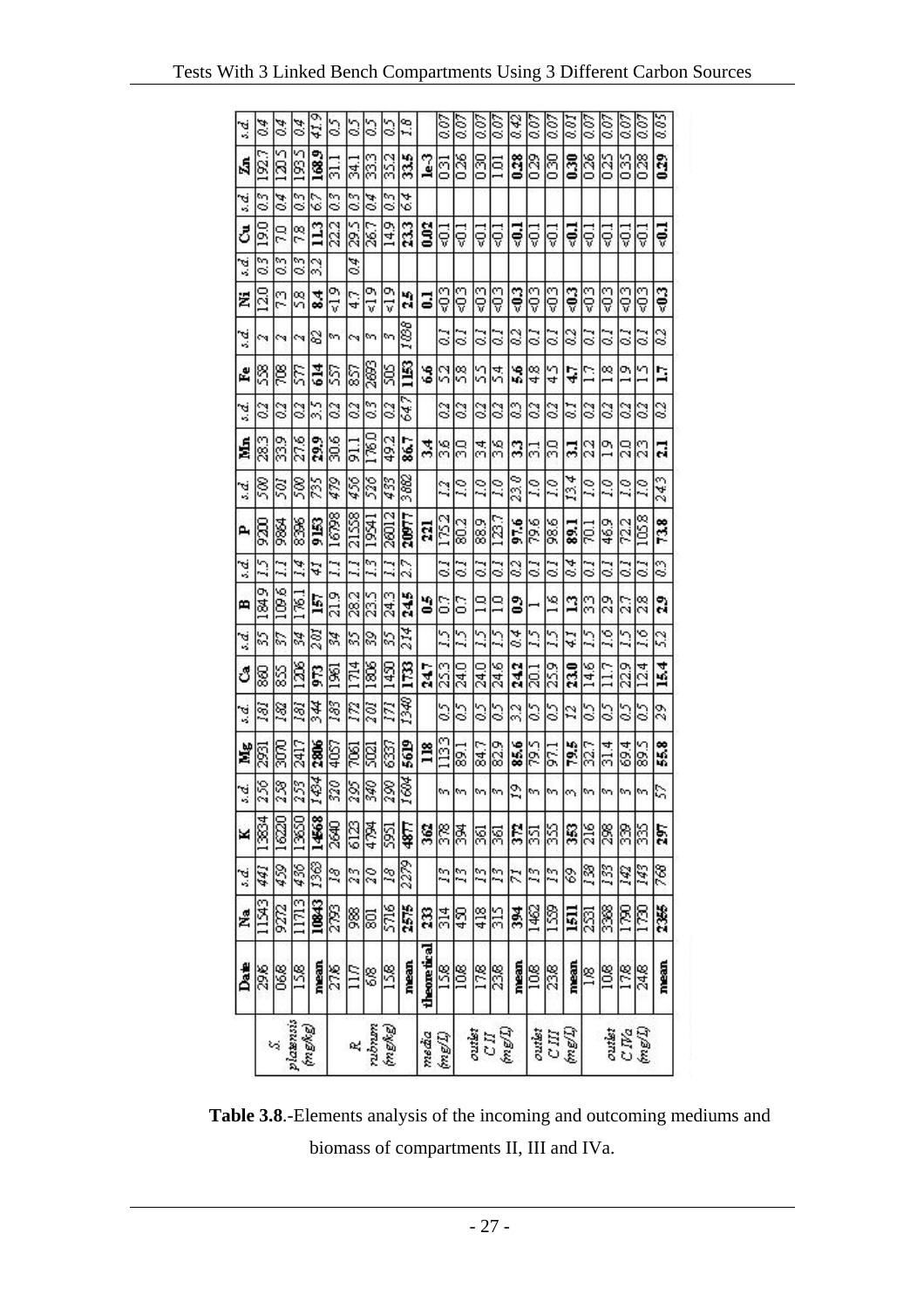|      |                          |     | Na      | К    | Mg    | Ca   | в      | P     | Mn           | Fe     | Ni    | Cu    | Zn      |
|------|--------------------------|-----|---------|------|-------|------|--------|-------|--------------|--------|-------|-------|---------|
|      | inlet<br>media           | ppm | 314     | 378  | 113.3 | 25.3 | 0.7    | 175.2 | 3.6          | 5.2    | < 0.3 | < 0.1 | 0.31    |
| CII  | outlet<br>C <sub>H</sub> | ppm | 394     | 372  | 85.6  | 24.2 | 0.9    | 97.6  | 3.3          | 5.6    | < 0.3 | < 0.1 | 0.28    |
|      | Inlet-<br>outlet         | ppm | $-80$   | 6    | 27.7  | 1.1  | $-0.2$ | 77.6  | 03           | $-0.4$ | < 0.3 | $0.1$ | 0.03    |
|      | Rrubrum<br>$0.65$ g/L    | ppm | 1.67    | 3.17 | 3.65  | 1.13 | 0.02   | 13.64 | 0.06         | 0.75   | 0     | 0.02  | 0.02    |
|      | outlet<br>C <sub>H</sub> | ppm | 394     | 372  | 85.6  | 24.2 | 0.9    | 97.6  | 3.3          | 5.6    | < 0.3 | < 0.1 | 0.28    |
| CIII | outlet<br>C III          | ppm | 1511    | 353  | 79.5  | 23.0 | 1.3    | 89.1  | 3.1          | 4.7    | < 0.3 | < 0.1 | 0.30    |
|      | outlets<br>CII-CIII      | ppm | $-1117$ | 19   | 6.1   | 1.2  | $-0.4$ | 8.5   | 0.2          | 0.9    | $0.3$ | $0.1$ | $-0.02$ |
|      | outlet<br>C III          | ppm | 1511    | 353  | 79.5  | 23.0 | 1.3    | 89.1  | 3.1          | 4.7    | < 0.3 | < 0.1 | 0.30    |
| CIVa | outlet<br>C IVa          | ppm | 2355    | 297  | 55.8  | 15.4 | 2.9    | 73.8  | 2.1          | 1.7    | $0.3$ | < 0.1 | 0.29    |
|      | CIII-<br>CIVa            | ppm | -844    | 56   | 23.7  | 76   | $-1.6$ | 153   | $\mathbf{I}$ | 3      | < 0.3 | $0.1$ | 0.01    |
|      | S.platensis<br>0.4 g/L   | ppm | 4.34    | 5.83 | 1.12  | 0.39 | 0.06   | 3.67  | 0.01         | 0.25   | Ű     | 0.01  | 0.07    |

**Table 3.9.-** Elements balances in each compartment.

#### **3.5 Storage of biomass samples in order to perform genetic stability tests**

Biomass samples from compartments II and IVa were stored periodically during this experiment in order to follow its genetic stability. It was not possible to take any sample from compartment III as, being a packed column, no biomass was found in the outlet. The storage protocol was accorded with Max Mergeay and Ruddy Wattiez as can be seen in the following e-mails:

```
from : Mergeay Max <MMERGEAY@SCKCEN.B>] 
send : Fri, 22 Dec 2000 
to : nuria.creus@uab.es
subject : Samples for the MELISSA genetic stability study. 
Dear colleagues, 
I am very happy with the idea to resume or to start a collaboration 
with you on the genetic fate and stability of the Melissa bacteria. 
In this respect, I wish to convey you my sincere and enthusiastic 
congratulations for the connection of the three compartments: it is an 
achievment I couldn't seriously imagine in 1986/88 when we start with 
the concept. 
Now, Christophe suggested me to let do some samplings from your 
cultures : 
it is maybe somewhat difficult to organise it just at the Eve of Xmas 
but nothing should be impossible at the time of Christmas. I even 
guess it makes part of the rationale of Christophe when he sent me the 
message.
```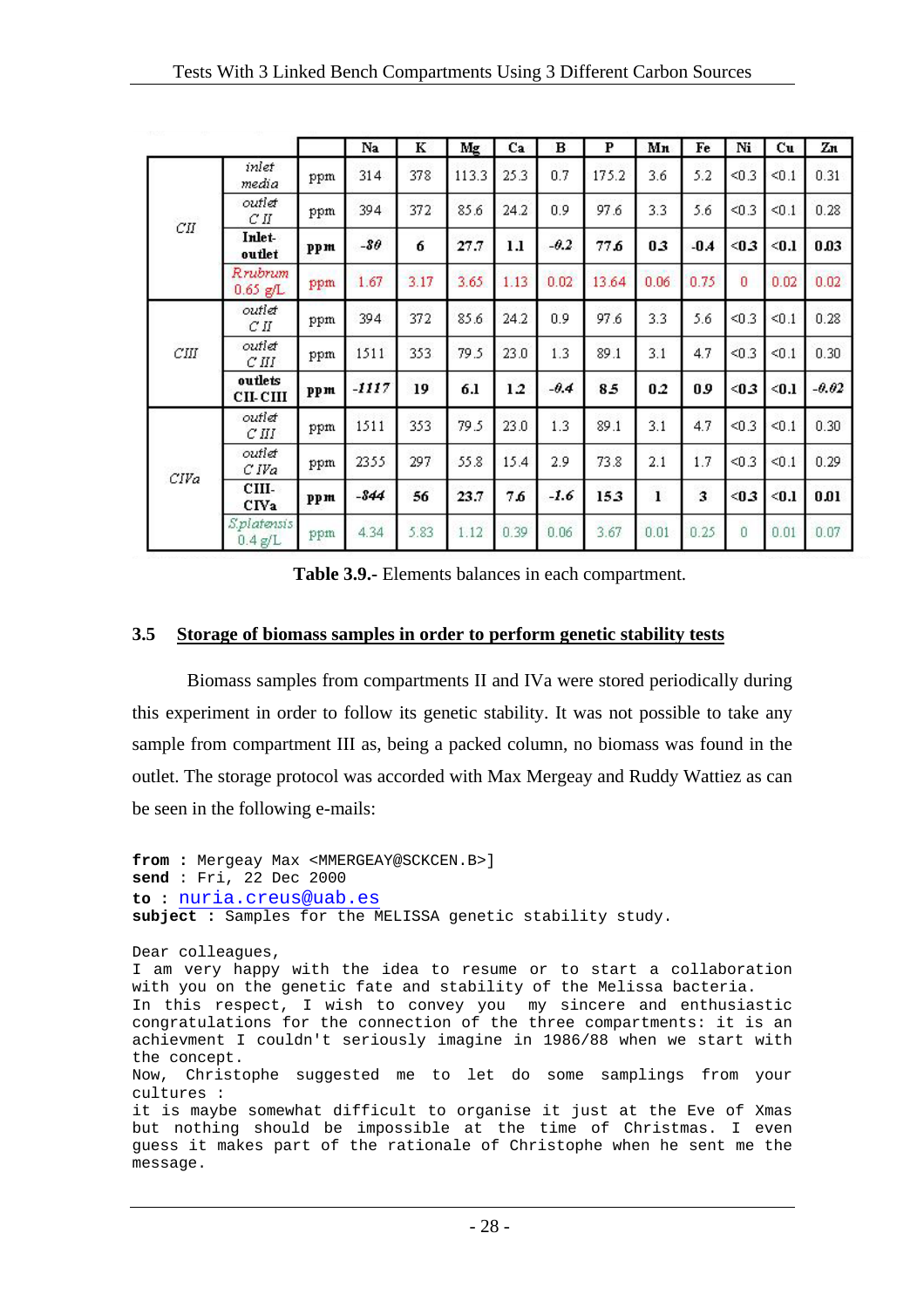Now, I suggest to sample for two major purposes: to look at DNA (axeny, AFLP, REP-PCR, etc), to look at the proteins ( a proteomic approach). Samples for DNA study could be frozen in a minimal medium or buffer supplemented with 10% glycerol and stored in liquid nitrogen or in a good deepfreezer. Samples for the proteomic approach (for further analysis with a Maldi-Tof or under 2D gelelectrophoresis) have to resuspended in a special buffer I have not here and that should be provided by my colleague Ruddy WATTIEZ (wattiez@umh.ac.be)from the Université de Mons-Hainaut in Belgium. Nevertheless, samplings without glycerol may be acceptable for a first try. With my kindest regards and best wishes at the time of Christmas for a happy 2001 full of interesting human and scientific experiences,

Max Mergeay

**from:** Nuria Creus [mailto:Nuria.Creus@uab.es] **send:** 12 March 2001 18:43 **to:** wattiez@umh.ac.be **subject:** Samples for the MELISSA genetic stability study.

Dear colleague,

I will start collecting the samples in order to start the collaboration with you on the genetic fate and stability of the Melissa bacteria.

In this respect, and as you can read in the attached e-mail Max Mergeay sent us, he proposed to store the DNA samples in a minimal medium or buffer supplemented with 10% glycerol, in liquid nitrogen or in a good deepfreezer. He said that the samples for the proteomic approach (for further analysis with a Maldi-Tof or under 2D electrophoresis) have to be resuspended in a special buffer. I wonder if you can give us the specific mediums and buffers in order to store properly the different kind of samples.

Thanks a lot.

**from:** wattiez@umh.ac.be] **send:** 20 March 2001 18:43 **to:** Nuria Creus [mailto:Nuria.Creus@uab.es **subject:** Samples for the MELISSA genetic stability study.

Dear colleague

for a proteomic approach, we have try different conditions and I proposed to store the protein samples in liquid nitogen or in a -80 C without buffer, just the bacterial pellet.

Thanks a lot

Ruddy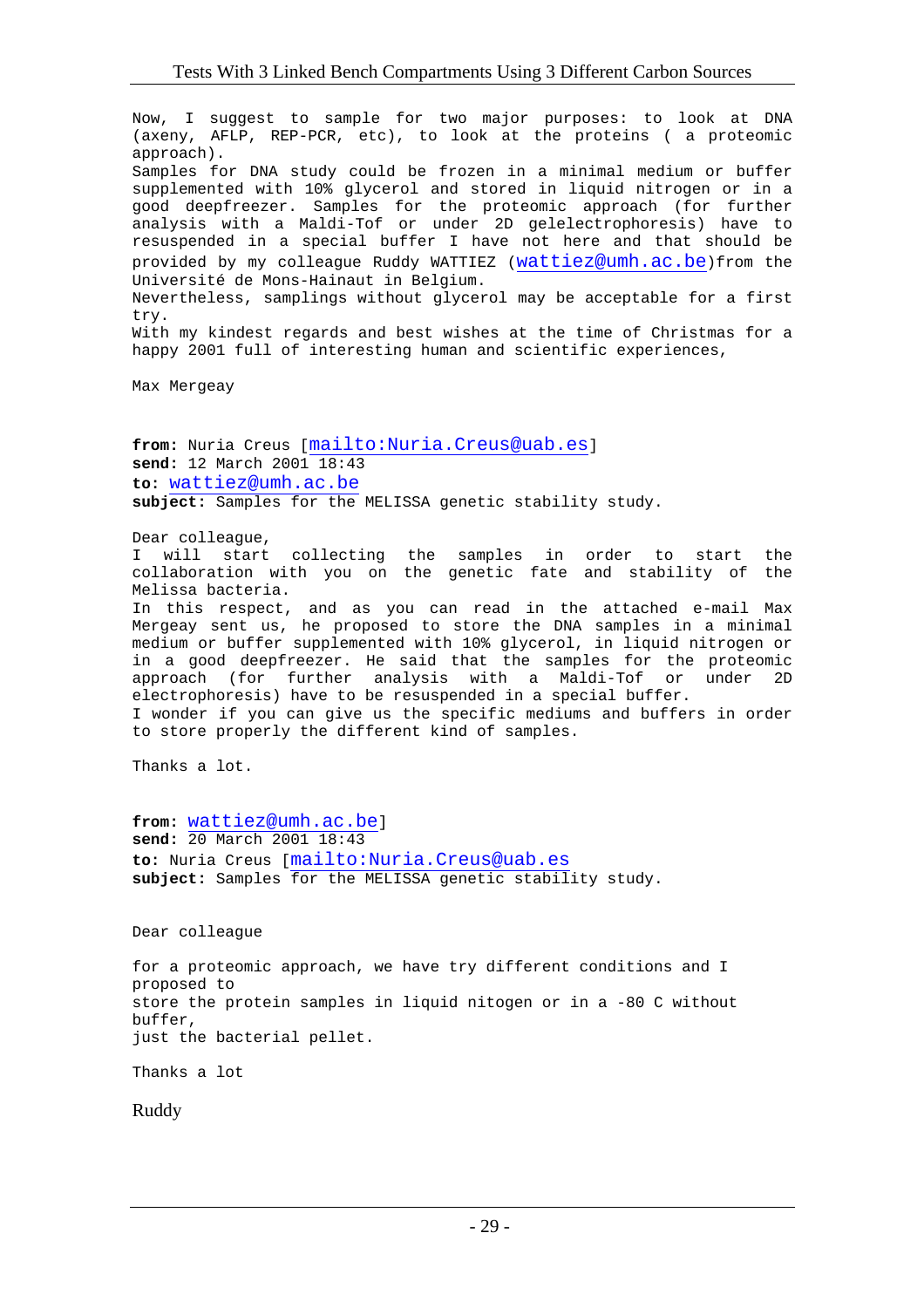Thus, samples were taken from compartments II and IVa, they were centrifuged or filtered in order to obtain the biomass pelet and they were stored in a -80ºC freezer. All these steps were done in a sterile way.

For further experiments the MELISSA group devoted to genetic analysis visited the pilot plant in order to agree with the extraction samples protocol. Different protocols have been proposed and right now they are being discussed. A member from the genetic analysis group will come to the pilot plant to show how to proceed with the samples extraction.

The different proposed protocols are listed below:

## **3.6 Samples requirements**

## **1) Axenicity:**

**Volume:** 20-30 ml of fresh sample (taken directly from the reactor)

**Frequency:** 1/month-1/3months

**Pretreatment**: not required

**Storage:** 0-4 degC

CAUTION: SAMPLING HAS TO BE DONE AXENICALLY

## **2) Genomics:**

**Volume:** 20-30 ml of fresh sample (3 times) (taken directly from the reactor)

**Frequency:** 1/3months-1/12months

## **Pretreatment**:

- 1<sup>st</sup> option: immediate centrifugation after sampling, withdrawal of the supernatant and deep-freezing

 $-2<sup>nd</sup>$  option: fixation with ethanol

**Storage:** deep-frozen

CAUTION: SAMPLING AND PRE-TREATMENT HAVE TO BE DONE **AXENICALLY**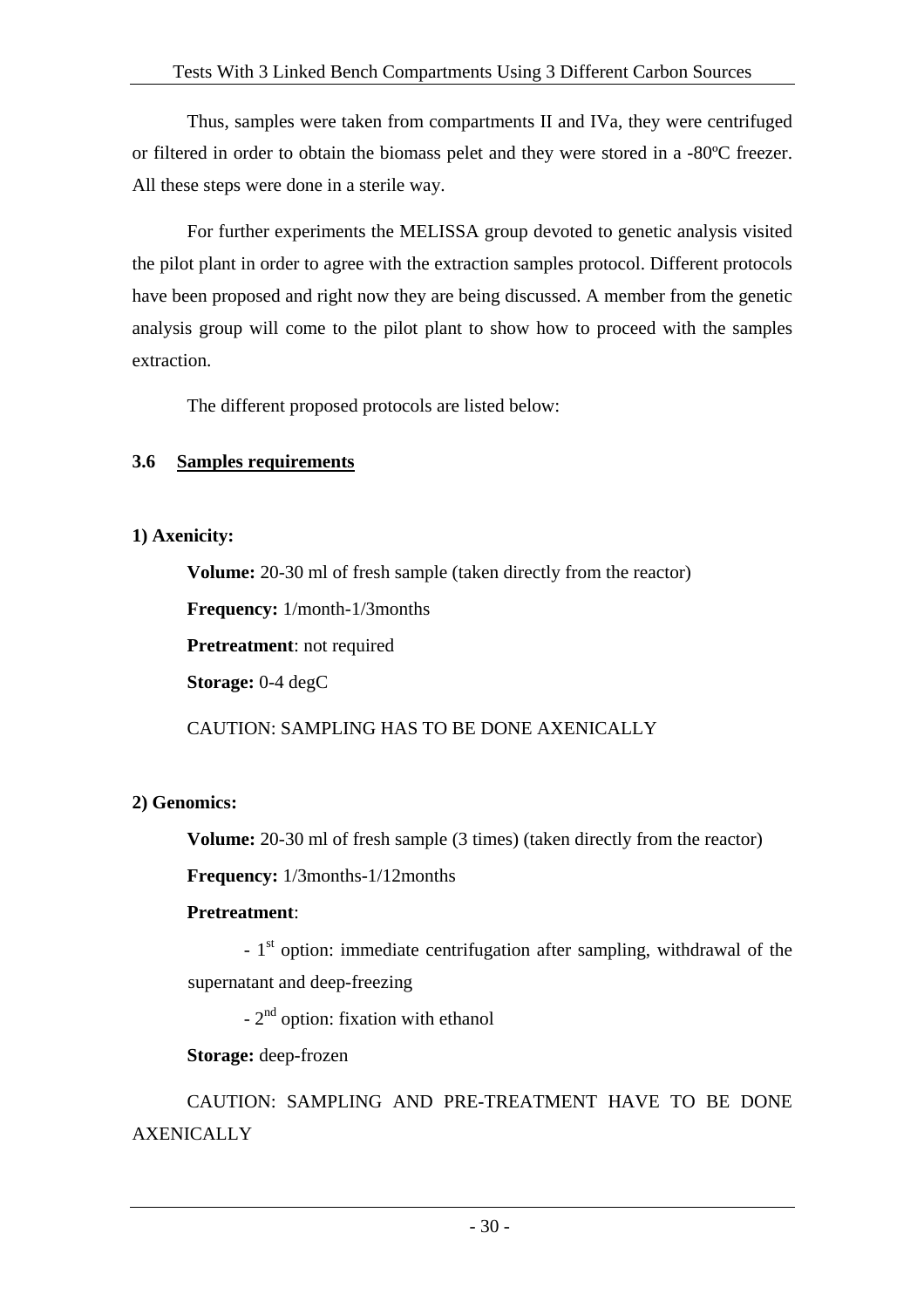## **3) Proteomics:**

**Volume:** 20-30 ml of fresh sample (taken directly from the reactor)

**Frequency:** 1/3months-1/12months

## **Pretreatment for work with the supernatant**:

 $-1$ <sup>st</sup> option: immediate centrifugation after sampling, withdrawal of the cells and deep-freezing of the supernatant

- 2nd option: filtration with a 0.2 microns membrane and deep-freezing

- 3<sup>rd</sup> option: filtration/centrifugation, addition of enzymatic inhibitor and storage at 0-4 degC.

**Pretreatment for work with intact cells (2-4 ml sample)**: immediate centrifugation and deep-freezing of the pellet

**Storage:** deep-frozen is preferred.

CAUTION: SAMPLING AND PRE-TREATMENT HAVE TO BE DONE **AXENICALLY** 

If it is possible to have an immediate shipment (delivery in 24h maximum), it is possible to avoid the pre-treatment and send fresh samples kept cool (0-4 ºC)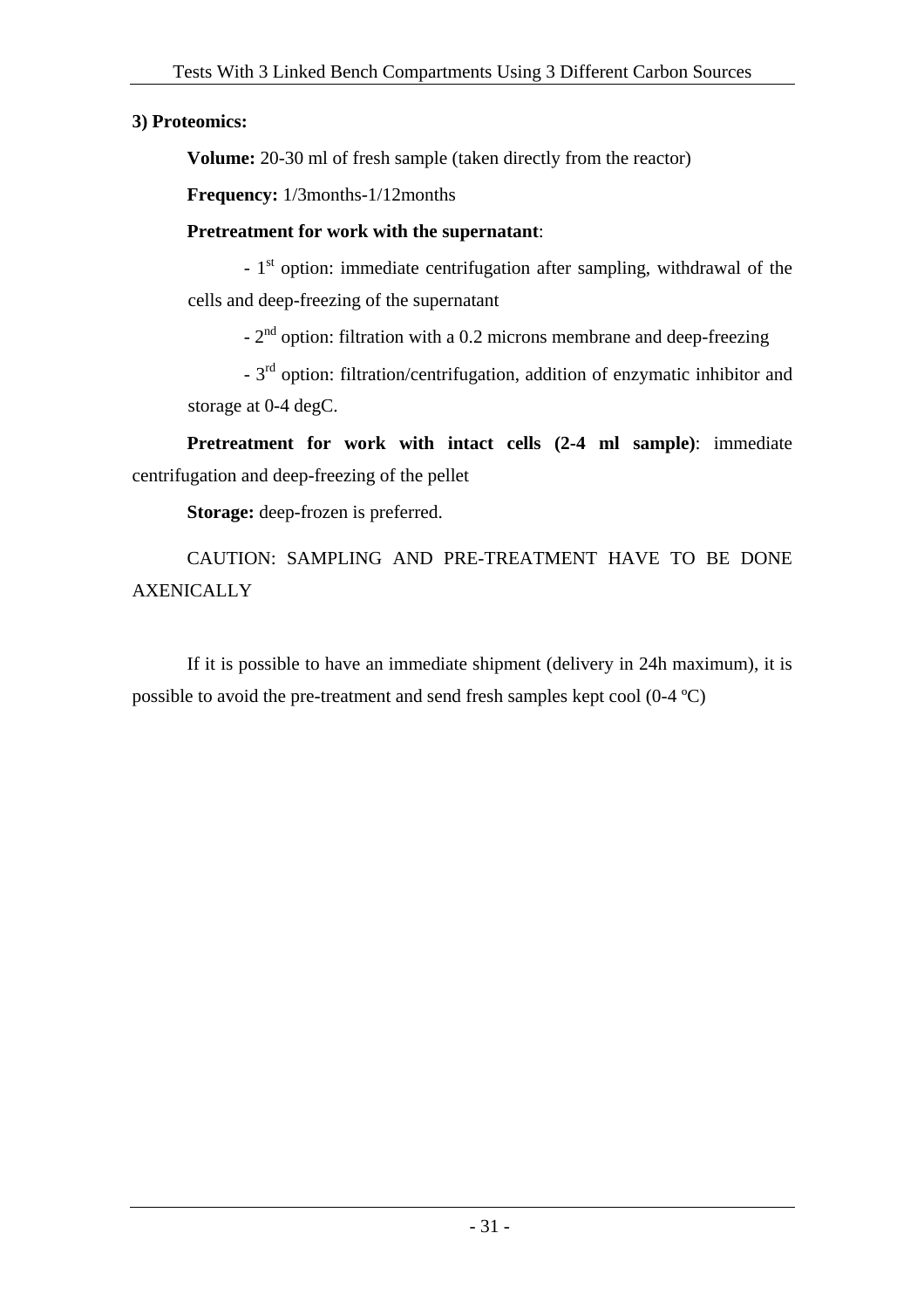## **4 CONCLUSIONS**

In this work:

- The feasibility of the long-term connection of compartments II, III and IVa using the three main volatile fatty acids outcoming from compartment I, acetic, propionic and butyric acids, has been demonstrated. These three compartments have been working together for almost 2 months and no toxic effect has occurred.

- 11 different elements concentrations have been followed during this experiment in order to have an initial knowledge of these elements requirements in *R. rubrum* and *S. platensis* growth.

- An agreement in the samples extraction protocol to follow the microorganisms genetic stability has been achieved.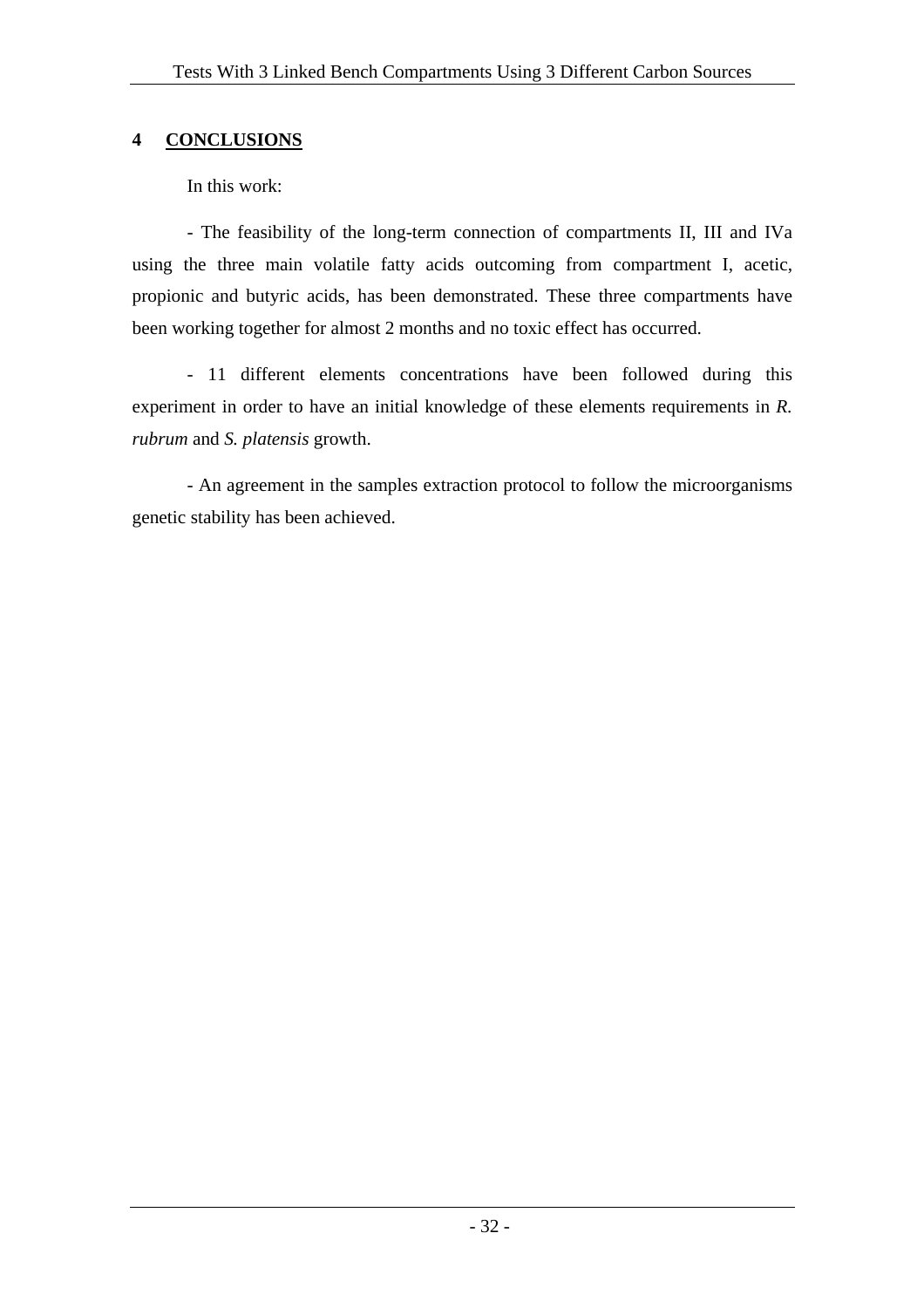## **5 REFERENCES**

**Cornet J.F., Dussap C.G. and Duberet G**., 1992a. A structured model for simulation of cultures of the cyanobacterium *Spirulina platensis* in photobioreactors: I. Coupling between light transfer and growth kinectics. Biotechnol,40, 817-825.

**Cornet J.F., Dussap C.G., Cluzel P- and Duberet G**., 1992b. A structured model for simulation of cultures of the cyanobacterium *Spirulina platensis* in photobioreactors: II. Identification of kinectic parameters under light and mineral limitations. Biotechnol Bioeng, 40, 826-834.

**Creus, N., Albiol, J. and Gòdia, F.** (1999) Preliminary connection between 3 compartments. Technical Note 43.8. ESTEC/CONTRACT11549/95/NL/FG.

**Creus, N., Albiol, J. and Gòdia, F.** (2001) Tests with the 3 linked bench compartments. Technical Note 47.5. ESTEC/CONTRACT13292/98/NL/MV.

Favier-Teodorescu, L., Pons, A., and Poughon, L. (1999) Stoichiometric analysis of *R. rubrum* growth on different carbon substrates. Technical Note 45.4. ESTEC/CONTRACT 13323/98/NL/MV.

**Hermans, V. and Demey, D.** (1998). Detailed characterization of the thermophilic biodegradation process. Technical note 41.2. ESA contract 12922/98/NL/MV.

**Montràs, A., Pérez, J. ,Gòdia, F.** (2001) On-line Instrumentation for N balance. Techinal Note 52.21. ESTEC CONTRACT 11549/95/NL/FG.

**Pérez, J.** (1997) Caracterización y puesta a punto de reactores de lecho fijo para su aplicación en procesos de nitrificación. Magister tesis. Universitat Autònoma de Barcelona.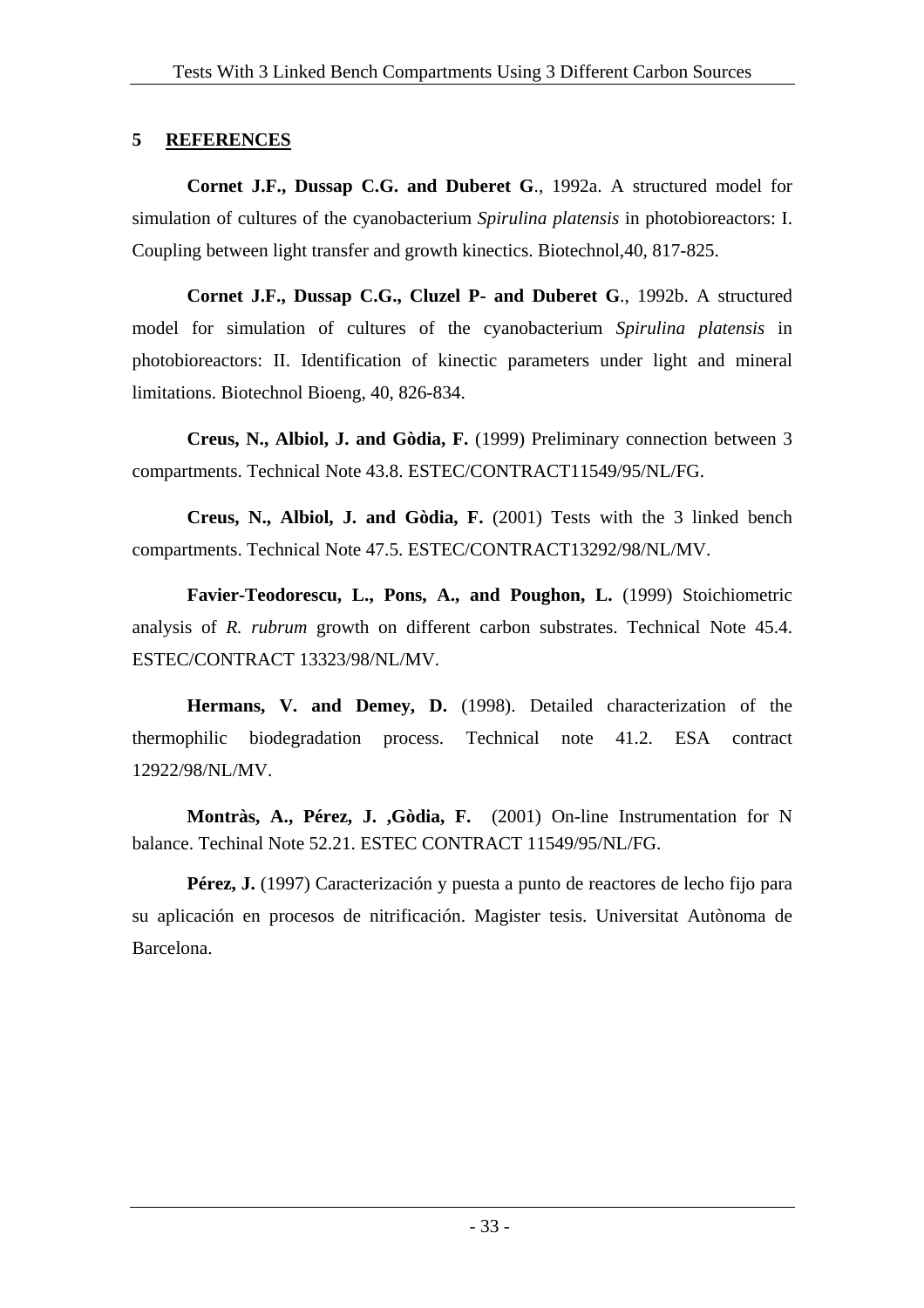### **6 APPENDIX I. -LIGHT CALIBRATION OF COMPARTMENT II**

The light availability determination is of key importance for the operation of photobioreactors. Once light intensity at the bioreactor's surface is known, the light availability at any point of the bioreactor can be determined.

The light intensity at the bioreactor's surface is obtained by measuring the light intensity at the axis of the bioreactor, using a spherical light sensor that integrates the light reaching its radial illuminated surface. Conversion of the light intensity measured by the spherical sensor to the light intensity at the surface of the bioreactor is done using the following equation:

$$
Fr = \frac{Eb \cdot rb}{\pi \cdot Rb}
$$

Where: Fr is the light flux at the bioreactor's surface, Eb is the light intensity measured by the sensor, rb is the sensor's radius (30mm) and Rb is the bioreactor's radius (64mm).

The available light measured by the sensor is given in  $\mu$ mols/m<sup>2</sup>s<sup>2</sup>. For the application of the previously developed light transfer mathematical models, it is necessary to convert the units of the sensor to  $W/m<sup>2</sup>$ . The conversion coefficient used is 0.425, which has been previously calculated by J.F.Cornet by integration of the used lamps spectra in the range 350–950nm used by *Rhodospirillum rubrum.* 

The Eb values are measured in the empty bioreactor with water circulating through the external jacket.

Light intensity measurements are done at different vertical positions and at different voltages supplied to the lamps. The results of these measurements are plotted in figure I.1.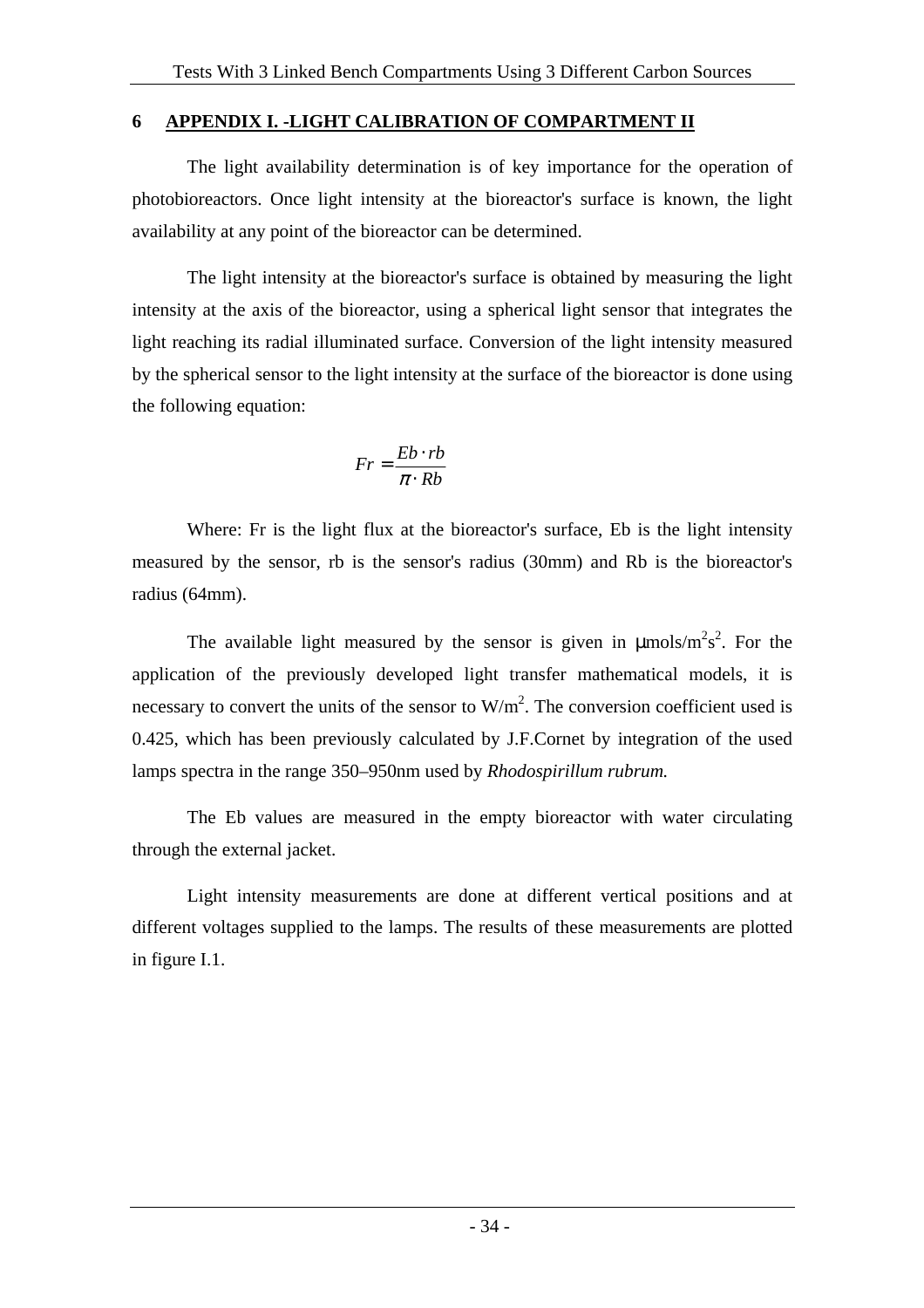

**Figure I.1.-** Light intensity at different vertical positions supplying different voltages (assuming 0 cm the centre of the reactor)

Averaging the measurements obtained at different vertical positions, the mean light intensity value for each voltage supplied to the lamps is obtained. The light intensity values measured by the sensor in  $\mu$ mols/m<sup>2</sup>s<sup>2</sup>, are converted to Fr values using the above mentioned formula and conversion factor. Figure I.2 shows the relationship between the voltage supplied to the lamps and the Fr of the bioreactor.



**Figure I.2 .-** Average light intensity supplying different voltages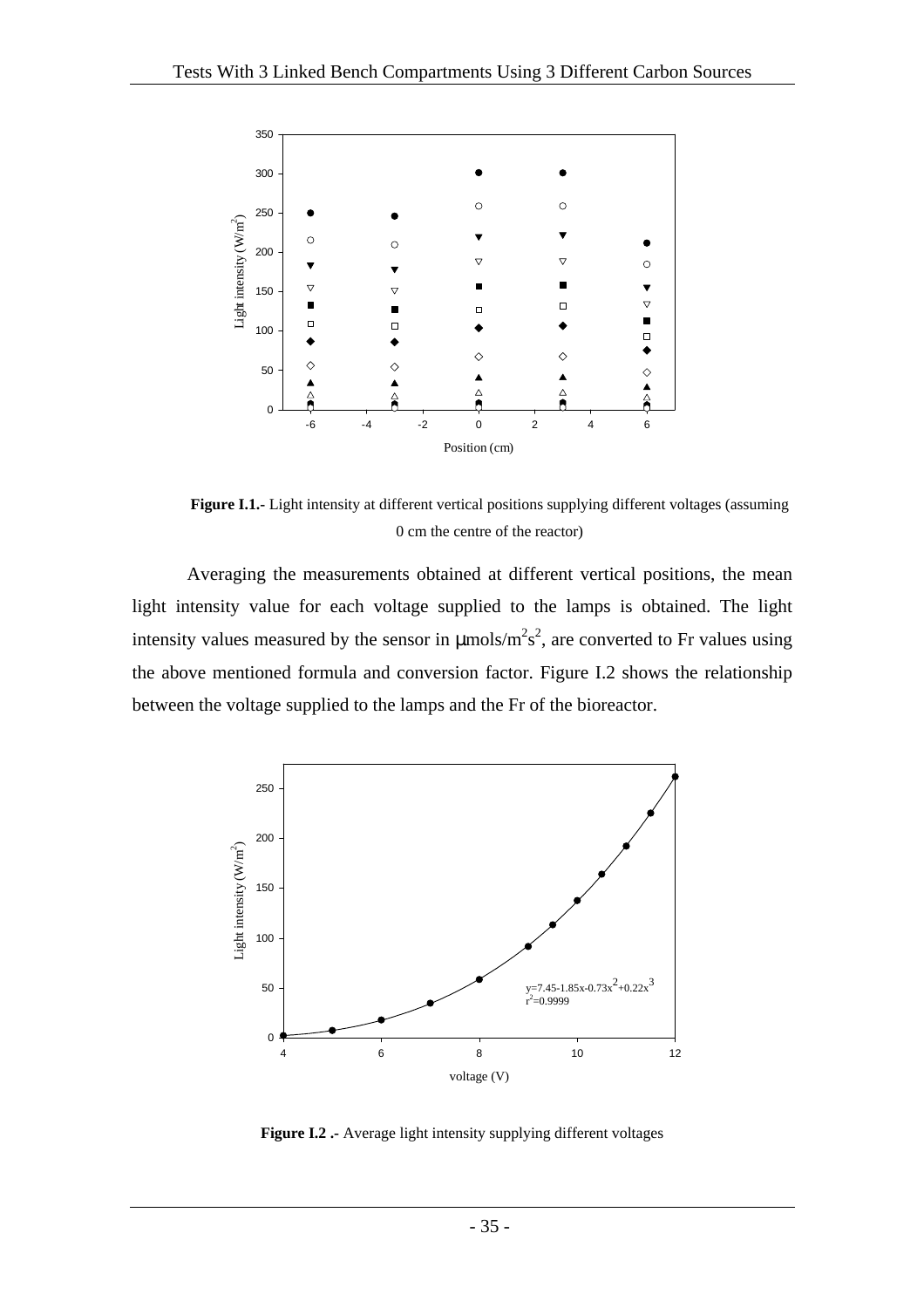#### **7 APPENDIX II. -LIGHT CALIBRATION OF COMPARTMENT IV**

The determination of the light intensity at the bioreactor's surface is done as previously described in Appendix I . In this case, the Rb (radius of the bioreactor) is 64 or 40mm, depending on the part of the column measured. The conversion factor is 0.291, which has been calculated by J.F. Cornet by integration of the used lamps spectra in the range 350-750 nm used by *Spirulina platensis* cells.

The Eb values are measured in the empty airlift bioreactor with its internal draft tube dismounted, in order to allow the introduction of the spherical light sensor, and with water recirculating through the external jacket. The results obtained by measuring light intensity at different vertical positions and supplying different voltages to the lamps are plotted in figure II.1.



**Figure II.1.**- Light intensity at different vertical positions supplying different voltages (assuming 0cm the top part of the air-lift )

The average relationship between the voltage supplied to the lamps and the Fr of the airlift bioreactor obtained is presented in figure II.2.